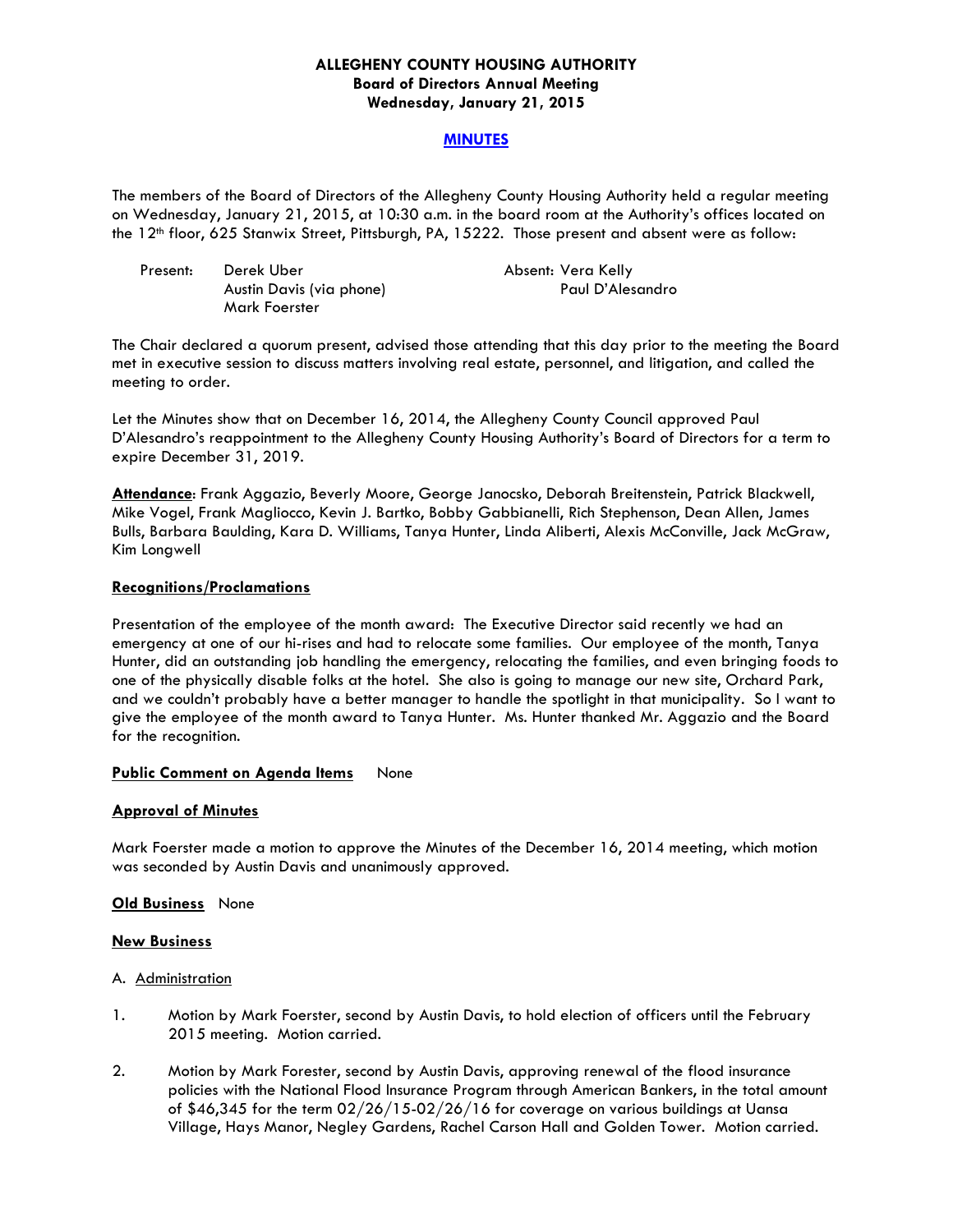3. Motion by Mark Foerster, second by Derek Uber, ratifying renewal of the legal services contract with County of Allegheny Law Department, in the amount of \$80,000 for the term  $1/1/15$ -12/31/15. Motion carried. Mr. Davis abstained from the vote.

# B. Development

1. Motion by Austin Davis, second by Mark Foerster, awarding IFB Contract ACHA-1526, Interior Improvements at the Youth Places Recreation Building, Duquesne, PA, in the amount of \$19,123, to Liokareas Construction. Motion carried.

Jack McGraw stated this is the building at Burns Heights that the Boys and Girls Club operated their program out of for a number of years. Due to funding issues they had to reorganize their operations throughout Allegheny County and chose to end the lease and their program at the building. YouthPlaces had also started operating a program at the building, and YouthPlaces has agreed to lease the building and continue operation of programs. They have requested some repairs and maintenance to the building, which will be taken care of by this contract.

## C. HMO

1. The following **Resolution #15-01** was introduced by the Chair, read in full and considered:

## *RESOLUTION #15-01 APPROVING COLLECTION LOSS*

 *RESOLVED, that the Board of Directors of the Allegheny County Housing Authority hereby approve the transfer of uncollectible tenant accounts in the amount of \$21,770.62 and for further action, if warranted.* 

Mark Foerster moved that the foregoing Resolution be adopted as introduced and read, which was seconded by Austin Davis, and upon roll call the 'Ayes' and 'Nays' were as follows:

 AYES: Derek Uber NAYS: None Austin Davis Mark Foerster

The Chair thereupon declared said Resolution carried and adopted.

### **Comment on General Items**  None.

### **Adjournment**

Motion by Mark Foerster, second by Austin Davis, to adjourn the meeting; motion carried.

The meeting ended at approximately 10:50 a.m.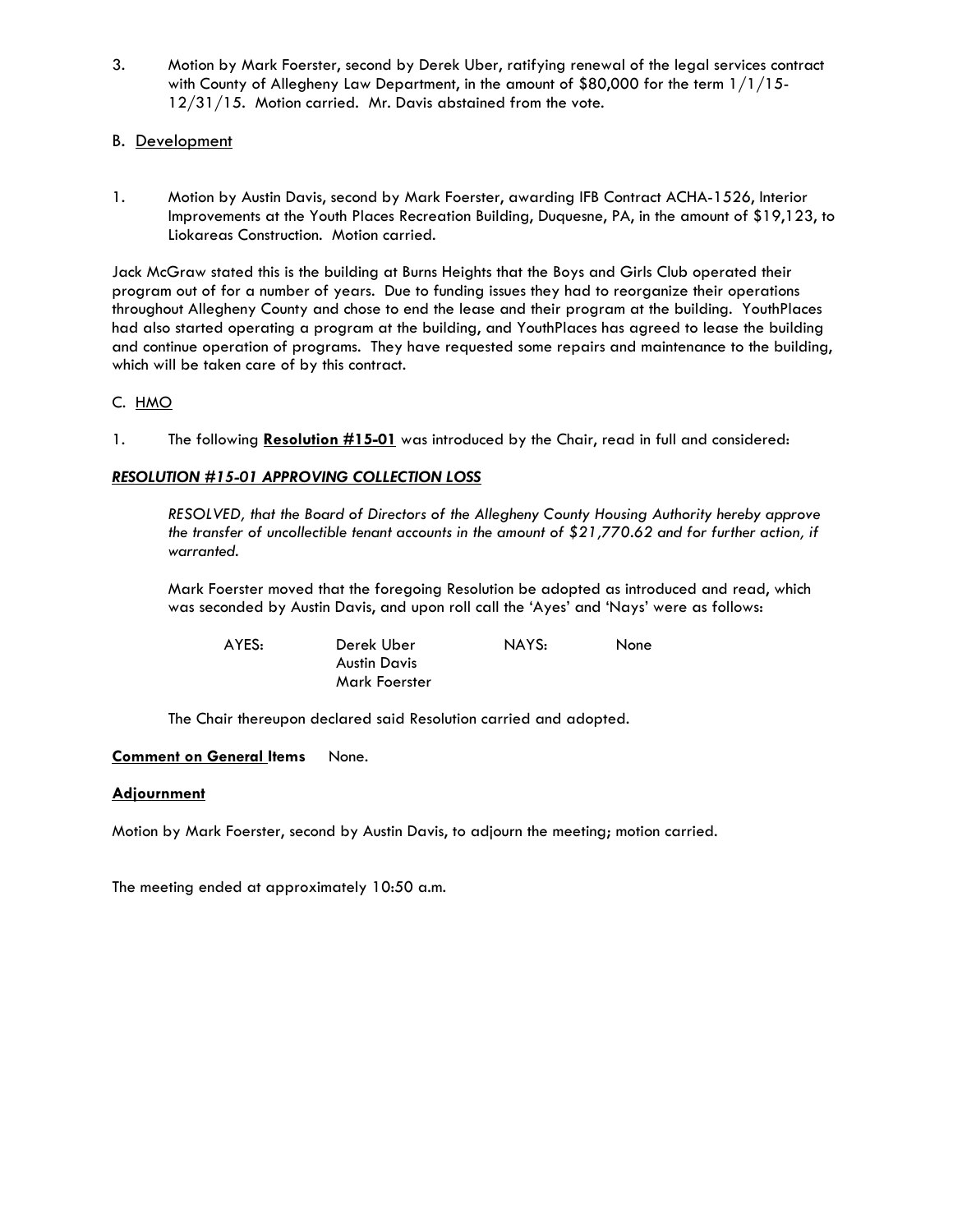### **ALLEGHENY COUNTY HOUSING AUTHORITY Board of Directors Meeting Wednesday, February 18, 2015**

### **MINUTES**

The members of the Board of Directors of the Allegheny County Housing Authority held a regular meeting on Wednesday, February 18, 2015, at 10:30 a.m. in the board room at the Authority's offices located on the 12th floor, 625 Stanwix Street, Pittsburgh, PA, 15222. Those present and absent were as follow:

| Present: | Derek Uber          |
|----------|---------------------|
|          | <b>Austin Davis</b> |
|          | Mark Foerster       |
|          | Paul D'Alesandro    |

Absent: Vera Kelly

Mr. Uber declared a quorum present, advised those attending that this day prior to the meeting the Board met in executive session to discuss matters involving real estate, personnel, and litigation, and called the meeting to order.

**Attendance**: Frank Aggazio, Beverly Moore, George Janocsko, Deborah Breitenstein, Mike Vogel, Alexis McConville, Kim Longwell, Pat Blackwell, Bobby Gabbianelli, Jack McGraw, Kevin J. Bartko, Frank Magliocco, Richard Stephenson, Paul Reiber, James Bulls, Mark Mullen, Linda Aliberti, Barbara Baulding, Dean Allen

## **Recognitions/Proclamations**

Presentation of the employee of the month award: The Executive stated that a few months ago, we added a layer of supervision to the maintenance aides. We put this person in charge of supervising the maintenance aides and, to say the least, there has been a marked improvement in the performance of the maintenance aides. He has also shown is dedication over the last couple of months of cold weather; I've been told he has been going out late at night –midnight – to install heaters in hallways of buildings where there is no heat so there are not freeze ups and broken water lines. Our employee of the month is Mark Mullen. Mr. Mullen thanked Mr. Aggazio for the recognition.

### **Public Comment on Agenda Items** None

# **Approval of Minutes**

Mark Foerster made a motion to approve the Minutes of the January 21, 2015 meeting, which motion was seconded by Austin Davis and unanimously approved.

### **Old Business**

1. Motion by Austin Davis, second by Mark Foerster, nominating and approving the following slate of officers for the Board of Directors:

 Chair – Paul D'Alesandro Vice Chair – Austin Davis Secretary – Mark Foerster Treasurer – Derek Uber Asst. Secretary/Treasurer – Vera Kelly

The motion was unanimously carried. Thereafter, Paul D'Alesandro chaired the meeting.

Austin Davis thanked Mr. Uber for all of the years that he served as Chairman of the Board of Directors, as did the other Board members, Mr. Aggazio, and those present at the meeting.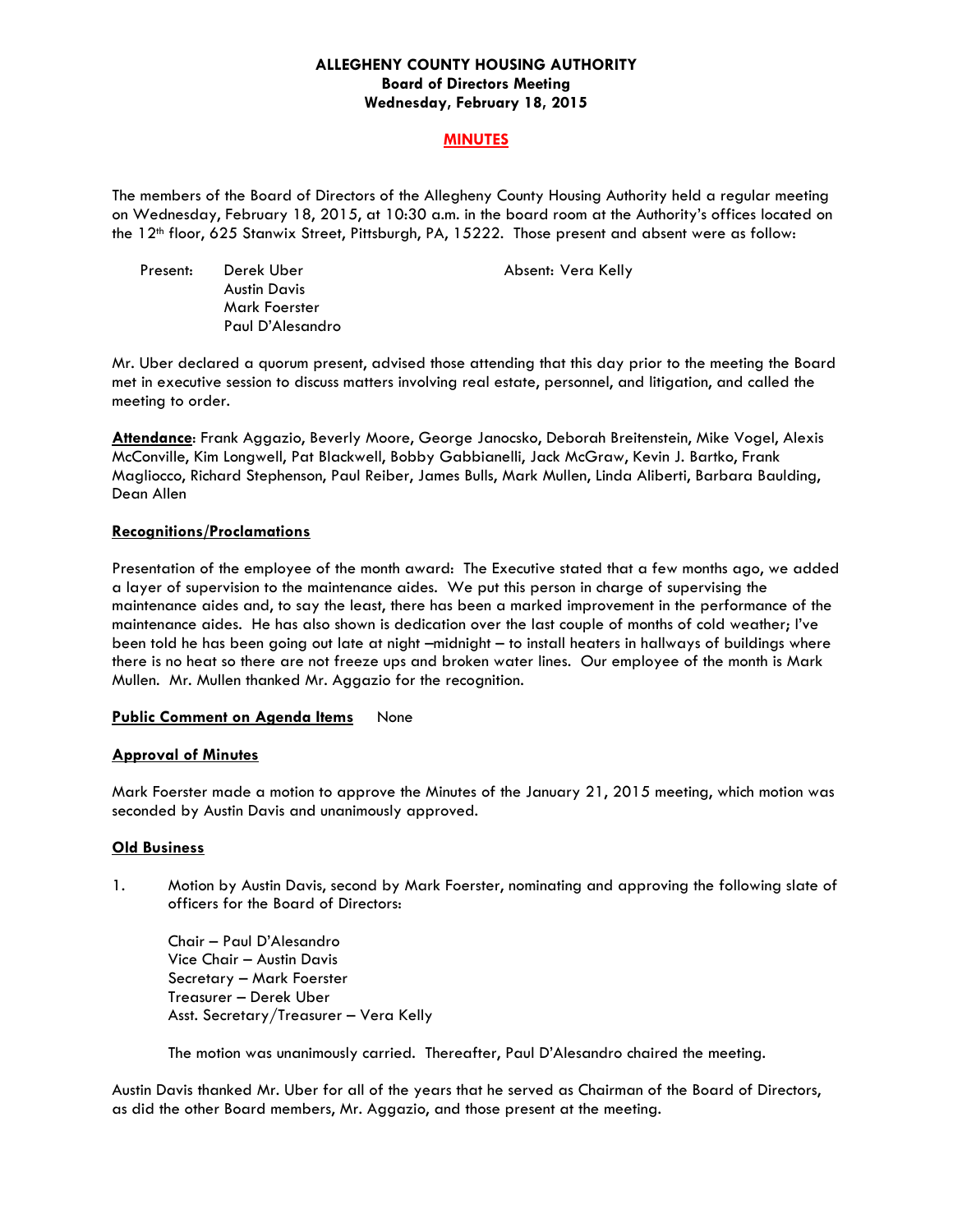## **New Business**

## A. Purchasing

- 1. Motion by Austin Davis, second by Derek Uber, approving the piggyback of the National Joint Powers Alliance (NJPA) Contract #031210 with Staples for the purchase of office supplies for the contract period January 1, 2015 through December 31, 2019 (PB-15-001). Motion carried.
- 2. Motion by Austin Davis, second by Mark Foerster, approving piggyback of PA CoStars Contract #4400008702 with Neopost for the purchase and service agreement of a mail machine for Central Office (PB-15-002). Motion carried.

## B. Off Agenda

1. Motion by Derek Uber, second by Austin Davis, awarding the Executive Director a 21/2% cost of living adjustment retroactive to January 1, 2015; motion unanimously approved.

## **Comment on General Items**

On behalf of the Board, Mr. D'Alesandro offered congratulations to the Housing Choice Voucher Program Department for once again achieving HUD high performer status.

## **Adjournment**

There being no further business to conduct, Derek Uber made a motion to adjourn the meeting, which motion was seconded by Austin Davis and carried.

The meeting ended at 10:55 a.m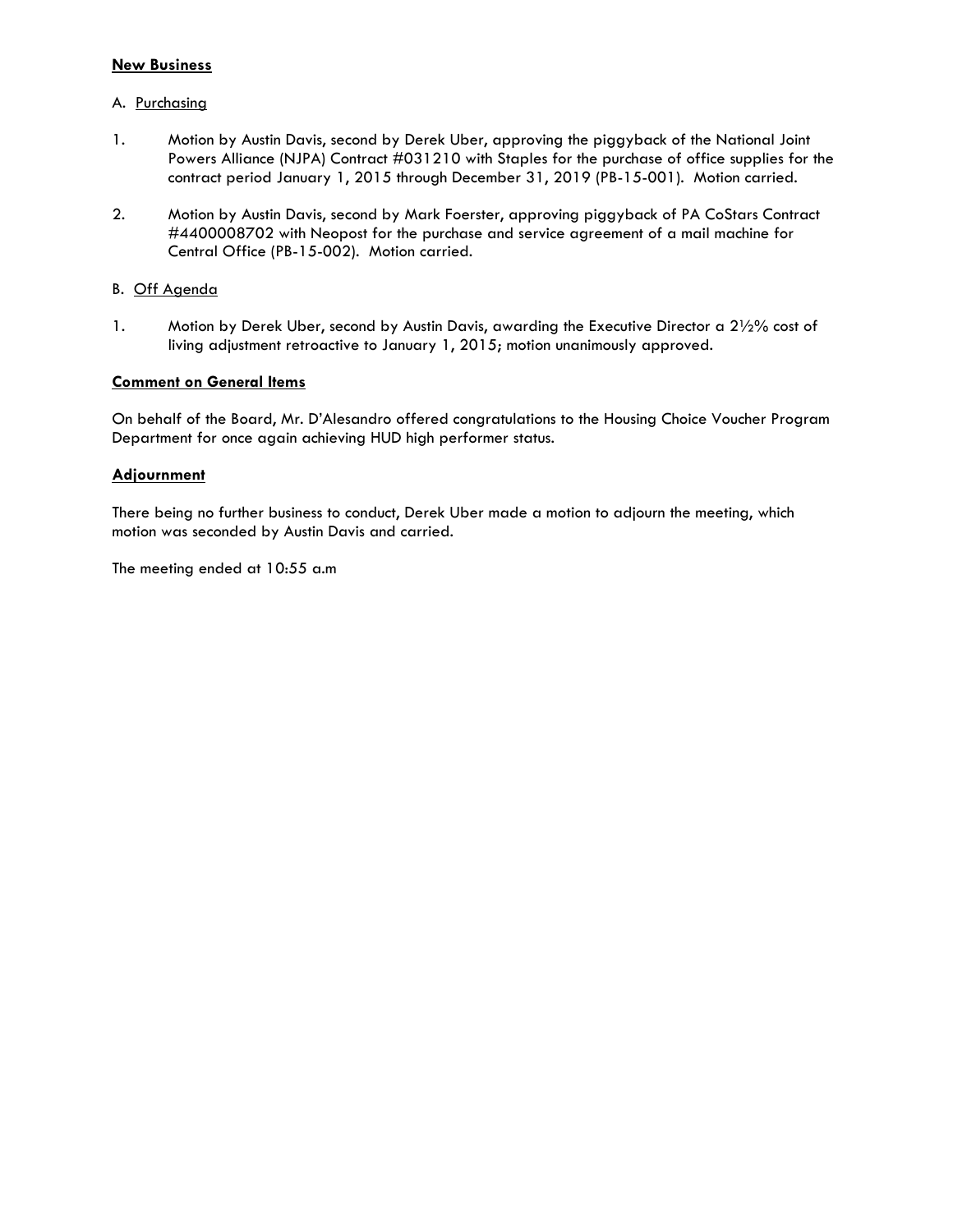### **ALLEGHENY COUNTY HOUSING AUTHORITY Board of Directors Meeting Wednesday, March 18, 2015**

### **MINUTES**

The members of the Board of Directors of the Allegheny County Housing Authority held a regular meeting on Wednesday, March 18, 2015, at 10:30 a.m. in the board room at the Authority's offices located on the 12th floor, 625 Stanwix Street, Pittsburgh, PA, 15222. Those present and absent were as follow:

| Present: | Austin Davis               | Absent: Paul D'Alesandro |
|----------|----------------------------|--------------------------|
|          | Mark Foerster              | Vera Kelly               |
|          | Derek Uber (via telephone) |                          |

Mr. Davis declared a quorum present, advised those attending that this day prior to the meeting the Board met in executive session to discuss matters involving real estate, personnel, and litigation, and called the meeting to order.

**Attendance**: Frank Aggazio, Beverly Moore, George Janocsko, Deborah Breitenstein, Rich Stephenson, Jack McGraw, Mike Vogel, M. Atkinson, Pat Blackwell, Kim Longwell, Bobby Gabbianelli, Alexis McConville, Dean Allen, Paul Reiber, Linda Aliberti, Kevin Bartko, Barbara Baulding, Jim Bulls, Frank Magliocco

#### **Recognitions/Proclamations**

Presentation of the employee of the month award: The Executive Director stated the employee of the month award is a team award this month – it goes to the Housing Choice Voucher Program (HCVP) Department staff for again receiving High Performer rating from HUD, for the 10<sup>th</sup> year in a row.

Mr. Aggazio then presented an Award of Appreciation to Barbara Baulding, Associate Director of Resident Services, in recognition of her years of service to improve the quality of life for residents, and her contribution to the workplace. Ms. Baulding is retiring from the Authority this month. Ms. Baulding exclaimed this award is truly a surprise, and thanked Mr. Aggazio and the Board for the recognition.

### **Public Comment on Agenda Items** None

#### **Approval of Minutes**

Mark Foerster made a motion to approve the Minutes of the February 15, 2015 meeting, which motion was seconded by Derek Uber and unanimously approved.

#### **Old Business** None.

#### **New Business**

- A. Development
- 1. The following **Resolution #15-02** was introduced by the Vice Chair, read in full and considered:

### *RESOLUTION #15-02 CONCERNING A NEW PUBLIC HOUSING DEVELOPMENT IN MT. LEBANON, PA*

 *WHEREAS Green Development responded to Request for Qualifications #ACHA-1426, New Public Housing Development, within the appropriate deadline (6-29-13) by submitting a proposal on April 26, 2013 to develop a new affordable senior housing community; and* 

 *WHEREAS, the Allegheny County Housing Authority requested additional information on June 26, 2013 from Green Development to properly evaluate the original submission and seek clarification on the proposal. Green Development responded to the request for additional information on June 29, 2013 and the proposal was forwarded to an evaluation committee for review; and*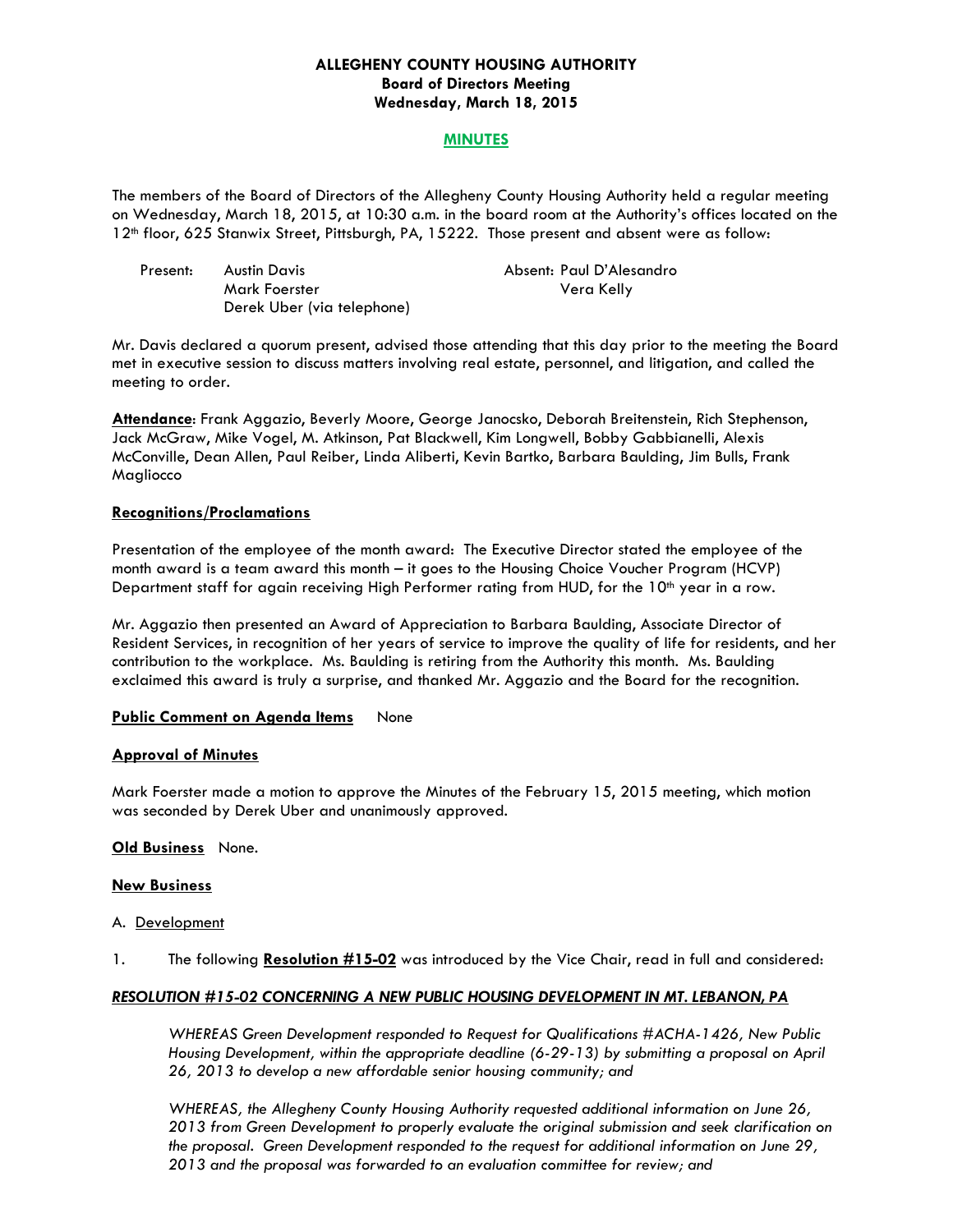*WHEREAS, the evaluation committee met and scored the proposal on September 9, 2013 and ranked the proposal with a score of 80 points permitting the development proposal to move forward for lowincome housing tax credit submission and to enter into a negotiation for a Master Developer's Agreement; and* 

 *WHEREAS, Green Development requested revisions to the original submission of the proposal by adding Oxford Development Company to the team for purposes of submitting a March 2014 lowincome housing tax credit application. The application was not submitted because all funding sources could not be secured. The development team gathered financial support for a 2015 submission.* 

 *NOW, THEREFORE, BE IT RESOLVED that the Board of Directors of the Allegheny County Housing Authority hereby approve and ratify the selection of for-profit developer team, Green Development and Oxford Development, to develop a new public housing community in Mt. Lebanon, PA, through the use of the low-income housing tax credit program and other funding sources, and support the lowincome housing tax credit application submitted to PHFA on February 13, 2015.* 

Mark Foerster moved that the foregoing Resolution be adopted as introduced and read, which was seconded by Derek Uber, and upon roll call the 'Ayes' and 'Nays' were as follows:

| AYES: | <b>Austin Davis</b> | NAYS: | None |
|-------|---------------------|-------|------|
|       | Mark Foerster       |       |      |
|       | Derek Uber          |       |      |

The Vice Chair thereupon declared said Resolution carried and adopted.

2. Motion by Mark Foerster, second by Derek Uber, approving Amendment 1 to Contract ACHA-1427, A/E services for Exterior Improvements to Residential Buildings at Park/Sheldon Apts. Phase 3, in the amount of \$46,400 with \$6,100 maximum reimbursable costs, to Upstreet Architects. Motion carried.

Jack McGaw stated Upstreet Architects was selected to discover the problems and help us decide what we need to do with the problems we were experiencing with structural damage on the buildings at Park/Sheldon. We did a Phase 1 contract on the worst 5 buildings to discover the scope, which also helped us to develop the scope for the remaining buildings. In Phase 2 we did 22 of those buildings, we were limited with funding. We decided to go to a Phase 3 project. This amendment is to cover the additional cost for the Phase 3 work.

- 3. Motion by Mark Foerster, second by Derek Uber, approving award of the following Contracts for the Phase 3 Exterior Improvements at Park/Sheldon Apartments:
	- a. Contract ACHA-1496-1/GC General Construction Contract in the amount of \$1,630,000 to Liokareas Construction Company
	- b. Contract ACHA-1498-2/EC Electrical Contract in the amount of \$48,480 to Merit Electrical Group

Jack McGraw stated we had bid openings last week; both of these contractors worked in prior phases. Liokareas was the Phase 1 & 2 general contractor and was successful again this time. Merit was the Phase 1 electrical contractor, it was not successful for Phase 2, and is back for Phase 3. We are confident that both contractors know the work and are well aware of what they have to do. The motion was unanimously carried.

4. Motion by Mark Foerster, second by Derek Uber, approving award of Contract ACHA-1529, Boiler Room Fireproofing at Golden Tower, in the amount of \$34,770, to Wyatt, Inc. Motion carried.

Jack McGraw stated we did boiler room work at Golden Tower which required that we do some asbestos removal. Buildings built in the 1970s and earlier, the ceiling plaster usually contained asbestos. We had to run new conduit through that area for electrical and heating and had to remove the entire ceiling to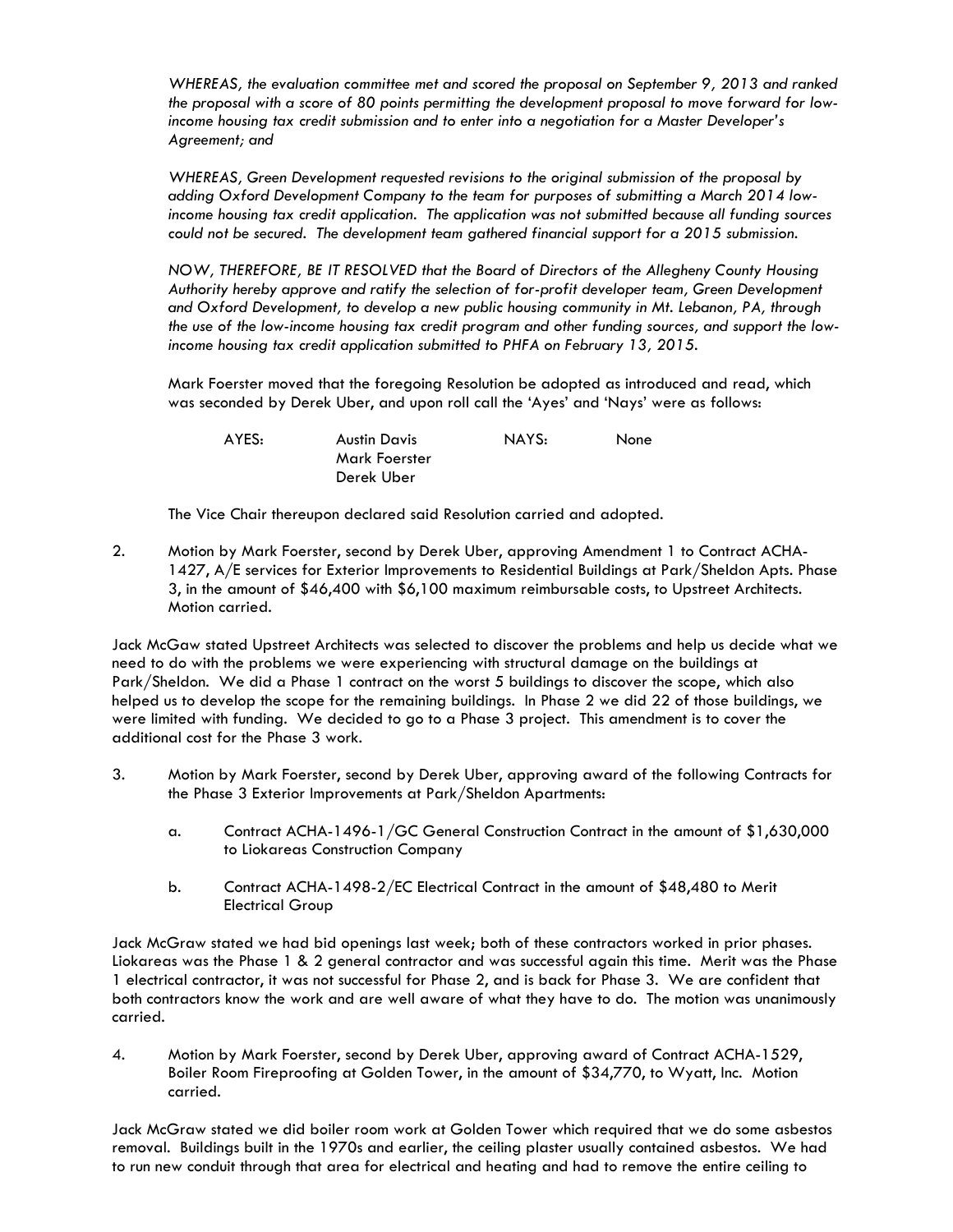facilitate that work. We struggled to find a contractor who does this kind of work in boiler rooms – it's very complicated with lights hanging off of it, and pipe suspended, etc. We tried unsuccessfully twice to bid this work and get any successful bidders. We managed to locate Wyatt and a couple of other companies who were interested in doing it. It is something we need badly; we haven't had a problem but if we had a fire in there the structural integrity of the building would be at risk. Wyatt is very experienced in this work.

5. The following **Resolution #15-03** was introduced by the Vice, Chair, read in full and considered:

## *RESOLUTION #15-03 APPROVING APPLICATION FOR ESG GRANT FUNDING*

 *RESOLVED, that the Board of Directors of the Allegheny County Housing Authority hereby approves application for grant funding through the Homeless Emergency Assistance and Rapid Transition to Housing Act 2009 (HEARTH) offered through the Allegheny County Department of Economic Development and the City of Pittsburgh, Department of City Planning, via HUD's Emergency Solutions Grant (ESG) Program.* 

Mark Foerster moved that the foregoing Resolution be adopted as introduced and read, which was seconded by Derek Uber, and upon roll call the 'Ayes' and 'Nays' were as follows:

AYES: Austin Davis NAYS: None

The Vice Chair thereupon declared said Resolution carried and adopted.

Mark Foerster Derek Uber

- B. Purchasing
- 1. Motion by Mark Foerster, second by Derek Uber, approving award of award RFP Contract ACHA-1515, ACOP/AP Services to The Schiff Group, Inc., for a period of one year with up to four, one-year renewal options. Motion carried.

The Executive Director stated the Schiff Group is knowledgeable about the 5 year and annual place process and submission. It has helped the Authority in the past go through it at a very reasonable cost – around \$6,500 last year. He keeps us up to date with changes that we need to incorporate into our Agency Plan, and well as proposed or in process regulatory matters that may affect our operations.

# C. HCVP

1. The following **Resolution #15-04** was introduced by the Vice Chair, read in full and considered:

# *RESOLUTION #15-04 APPROVING APPLICATION FOR CITF GRANT FUNDING*

 RESOLVED, that the Board of Directors of the Allegheny County Housing Authority hereby approve the application for a Community Infrastructure & Tourism Fund Grant (CITF) through the Redevelopment Authority of Allegheny County for the recruitment of landlords in an effort to achieve President Obama's goal to end Veteran Homelessness by December 2015.

Mark Foerster moved that the foregoing Resolution be adopted as introduced and read, which was seconded by Derek Uber, and upon roll call the 'Ayes' and 'Nays' were as follows:

 AYES: Austin Davis NAYS: None Mark Foerster Derek Uber

The Vice Chair thereupon declared said Resolution carried and adopted.

Frank Aggazio stated this is part of our effort to recruit landlords for the HCVP program. Bob Gabbianelli further explained that he met with staff from PAT concerning advertising on the busses, and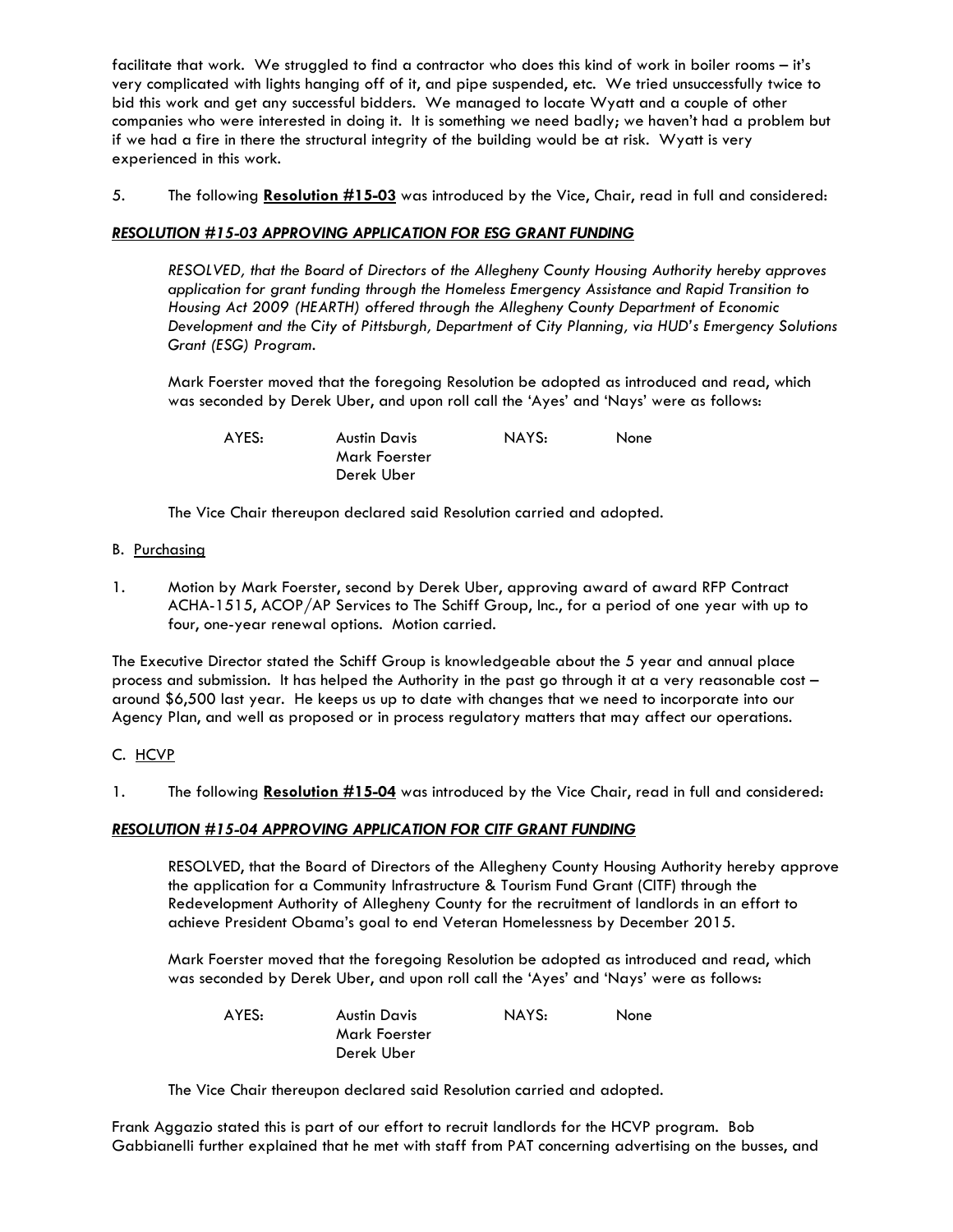that PAT suggested we apply for this grant because of the expense for advertising. Mr. Davis asked if we are recruiting landlords to rent specifically to veterans, and Mr. Gabbianelli replied, yes.

D. HMO

*1.* The following **Resolution #15-05** was introduced by the Vice Chair, read in full and considered:

### *RESOLUTION #15-05 APPROVING COLLECTION LOSS*

 *RESOLVED, that the Board of Directors of the Allegheny County Housing Authority hereby approve the transfer of uncollectible tenant accounts in the amount of \$26,887.53 and for further action, if warranted.* 

Derek Uber moved that the foregoing Resolution be adopted as introduced and read, which was seconded by Mark Foerster, and upon roll call the 'Ayes' and 'Nays' were as follows:

| AYES: | Derek Uber    | NAYS: | None |
|-------|---------------|-------|------|
|       | Austin Davis  |       |      |
|       | Mark Foerster |       |      |

The Vice Chair thereupon declared said Resolution carried and adopted*.* 

### **Comment on General Items**

#### **Adjournment**

There being no further business to conduct, Mark Foerster made a motion to adjourn the meeting, which motion was seconded by Derek Uber and unanimously approved.

The meeting ended at 11:00 a.m.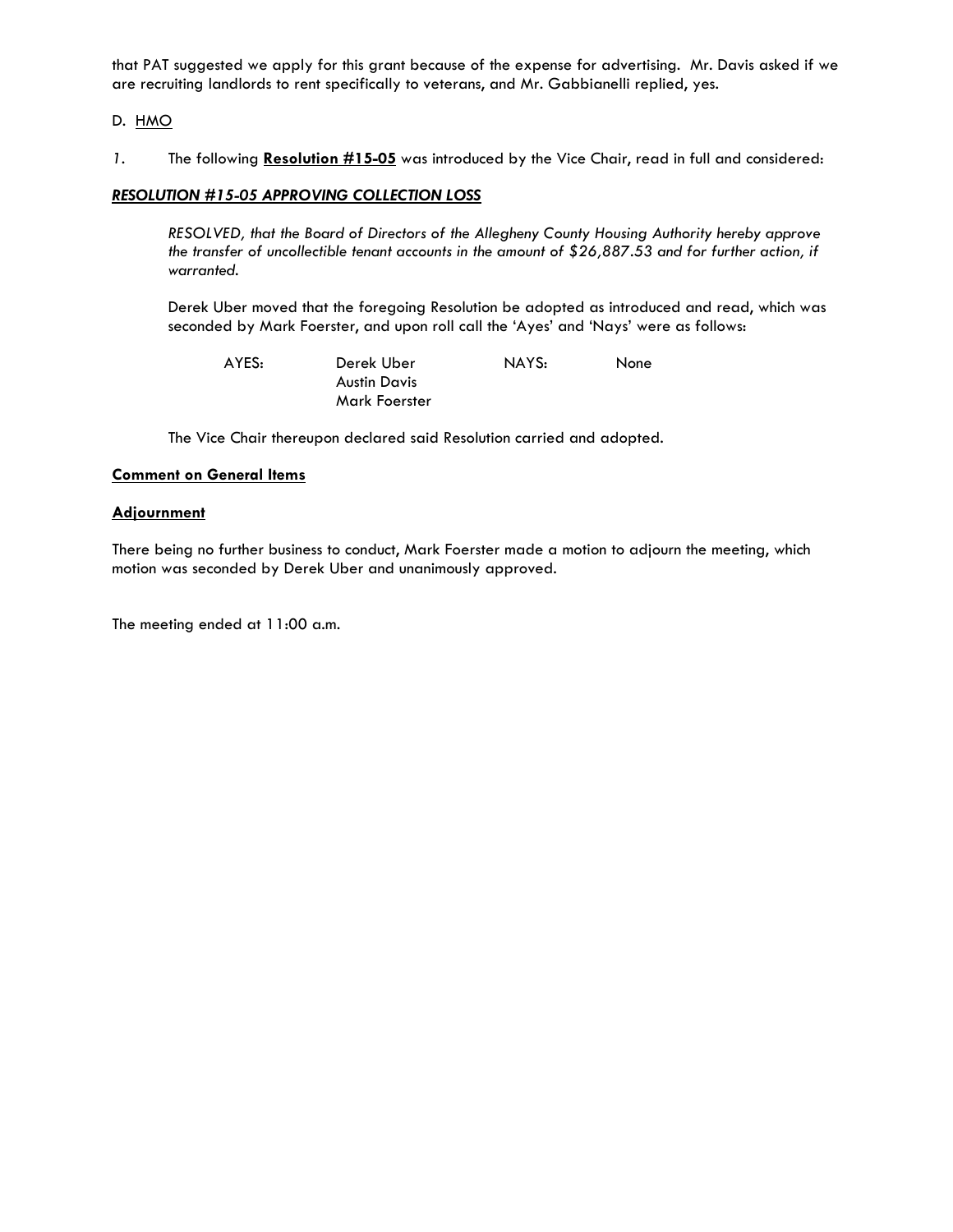## **ALLEGHENY COUNTY HOUSING AUTHORITY Board of Directors Meeting Wednesday, April 15, 2015**

### **MINUTES**

The members of the Board of Directors of the Allegheny County Housing Authority held a regular meeting on Wednesday, April 15, 2015, at 10:30 a.m. in the board room at the Authority's offices located on the 12th floor, 625 Stanwix Street, Pittsburgh, PA, 15222. Those present and absent were as follow:

| Present: | Austin Davis  | Absent: Paul D'Alesandro |
|----------|---------------|--------------------------|
|          | Mark Foerster | Vera Kelly               |
|          | Derek Uber    |                          |

Mr. Davis declared a quorum present, advised those attending that this day prior to the meeting the Board met in executive session to discuss matters involving real estate, personnel, and litigation, and called the meeting to order.

**Attendance**: Frank Aggazio, Beverly Moore, George Janocsko, Deborah Breitenstein, Mike Vogel, Kevin Bartko, Bobby Gabbianelli, Jack McGraw, James Bulls, Maria Atkinson, Frank Magliocco, Dean Allen, Kim Longwell, Pat Blackwell, Paul Reiber, Rich Stephenson

### **Recognitions/Proclamations**

Presentation of the employee of the month award: The Executive Director stated that approximately 4 years ago we had an audit from FHEO and the recommendation of the audit was to hire a full-time 504 coordinator. Three months ago I received a call from Fair Housing that they wanted to close out the audit. When we met with Fair Housing, our employee of the month, Kate Vitek, was extremely organized and answered the questions from Fair Housing very, very well. She had the processes down to 100% of what they were looking for; she did an outstanding job of complying with the 504 regulations and the audit recommendations. Ms. Vitek thanked Mr. Aggazio for the award.

### **Public Comment on Agenda Items** None

#### **Approval of Minutes**

Mark Foerster made a motion to approve the Minutes of the March 18, 2015 meeting, which motion was seconded by Derek Uber and unanimously approved.

#### **Old Business** None.

#### **New Business**

#### A. Administration

1. Motion by Mark Foerster, second by Derek Uber, approving amendments of the Benefits section of the ACHA Employee Handbook. Motion carried.

Mr. Aggazio explained that our HR Manager is going through the Handbook and is updating and clarifying content. Some things have changed over the years and she is updating the handbook to conform to relevant changes.

#### B. Development

1. Motion by Derek Uber, second by Mark Foerster, awarding IFB Contract ACHA-1537, Exterior and Interior Improvements at Wilmerding Apartments, Phase 1 – Water Infiltration Remediation, in the amount of \$79,900 to Airtite Co. Motion carried.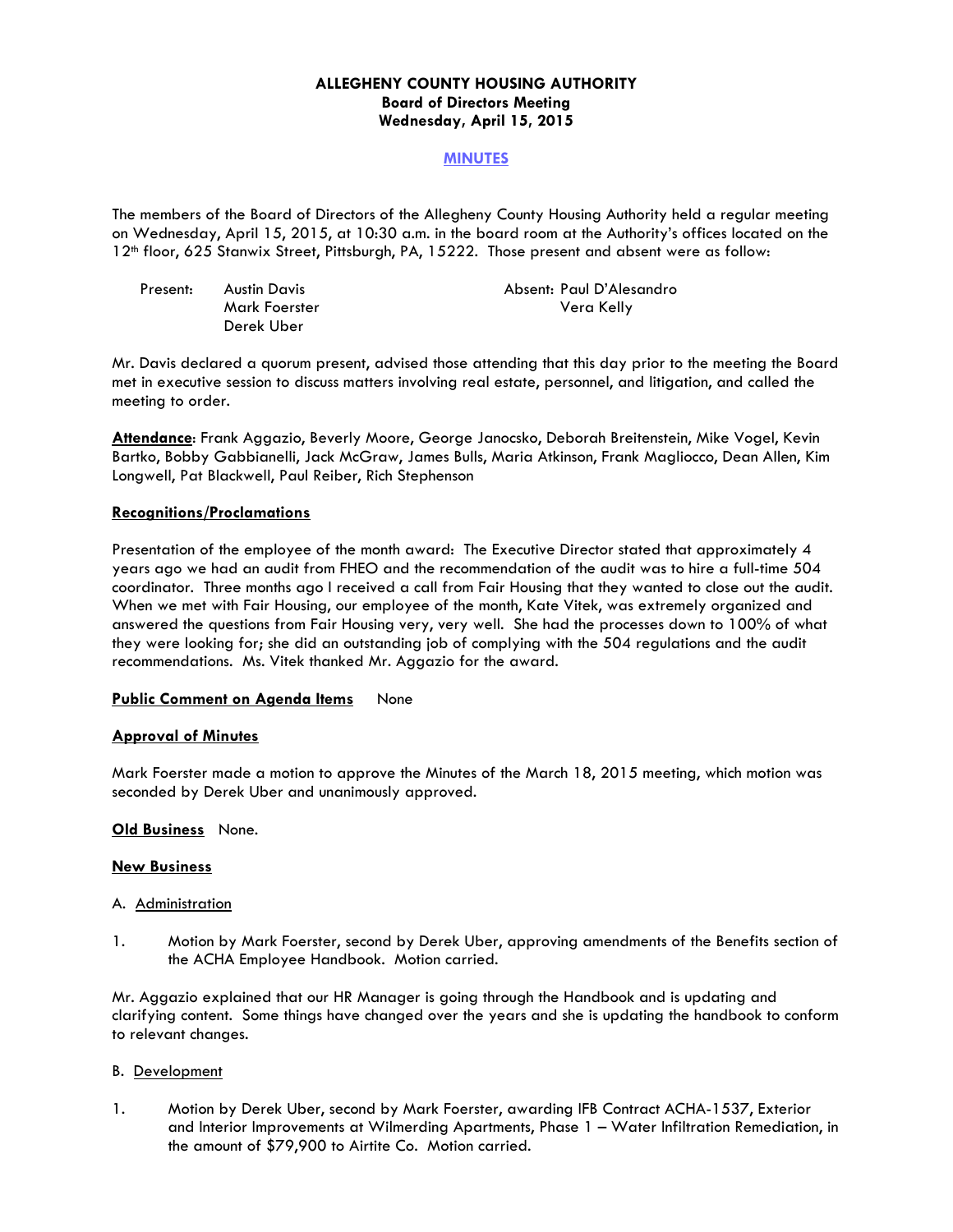Jack McGraw stated this is the first phase of what probably will be two or three phases of work, at Wilmerding Hi-Rise. For several years we have seen a water infiltration problem at the building, and it has grown worse over the years. We hired the architectural firm Lami Grubb to go out there and look at the problem and try to identify where the water infiltration is occurring. They opened the drywall on the inside and then water tested the outside to see where water is coming in. They identified the brick sills on the windows is the weak spot – they lack flashing there; mortar and brick is not a good way to rely on water staying out of a building. We decided the easiest and best remedy for this is to cover those panels with new metal panels – regulated into the brick, will turn down over those sills, extend down past the windows and carry the water away from the building. We feel this is the best solution at this time, rather than trying to open up and re-flash – it would cost a lot more to do this. Airtite is good company – they worked here several years ago – and they came with very, very good references and we're comfortable awarding this contract to them.

2. Motion by Mark Foerster, second by Derek Uber, granting approval to negotiate with the limited partner and special limited partner to purchase the ownership interest in the Hays Manor Associates limited partnership. Motion carried.

Jack McGraw explained that Hays Manor is the first tax credit development we did, about 17 years ago. It is through its 15 year compliance period. Looking at the financial condition, Rich and I have looked at it over the past couple of years and it has begun to get into what is known as a negative capital account where the tax credit investor…they can go away in 15 years but it has gone a little beyond that, and there are some financial tax implications that can come when we dissolve the partnership. We feel it is a good time now to take that interest out and we'd like to negotiate with the special partner and special limited partner to become the owner of Hays Manor Associates so we can decide what the future of that property should be.

3. Motion by Derek Uber, second by Mark Foerster, granting approval to negotiate with the limited partner and/or general partners to purchase the ownership interests in Groveton Housing Partnership, L.P. Motion carried.

Jack McGraw stated that we have the same situation, and same special partners, with Groveton that we do with Hays, except that Groveton is only is in its 13 year of the 15 year compliance period. The financial situation with this property is following the same pattern as Hays, going into a negative capital situation which would bring tax implications for the Housing Authority to participate and satisfy. We feel it best thing is to take them out now, buy out the limited partner and the general partner, and again after we have ownership can decide what the best future is for the property.

### C. Purchasing

- 1. Motion by Mark Foerster, second by Derek Uber, approving a contract with Allegheny Engineering Company to purchase cooling chassis for the Robert J. Corbett Apts. in the amount of \$10,776. Rich Stephenson explained these are box covers for the individual cooling units in the building. Motion carried.
- 2. Motion by Derek Uber, second by Mark Foerster, approving the purchase of 39 thru the wall air conditioners at the Harry S. Truman Apartments through The Cooperative Purchasing Network Contract #R142104 with Lowes Home Improvement, in the amount of \$16,606.20. (CP-15-003) Motion carried.

Jack McGraw stated this item is associated with the work we are doing at Truman Tower. We have through the wall type of AC systems, similar to a window AC, so you have to have a chassis or sleeve for the units. Our units are old and are not working properly, if not at all, and we decided since we totally vacated the building, we should replace all of the AC units. We purchased the first batch of units about two months ago, and this purchase will complete all new air-conditioners for the building. Mr. Uber asked if we considered alternatives to stand alone units. Mr. McGraw replied we did, and would have liked to have installed a central system but that type of systems is expensive, and also these apartments of already small and to put that type of unit in we would have had to take square footage from the apartment for the installation.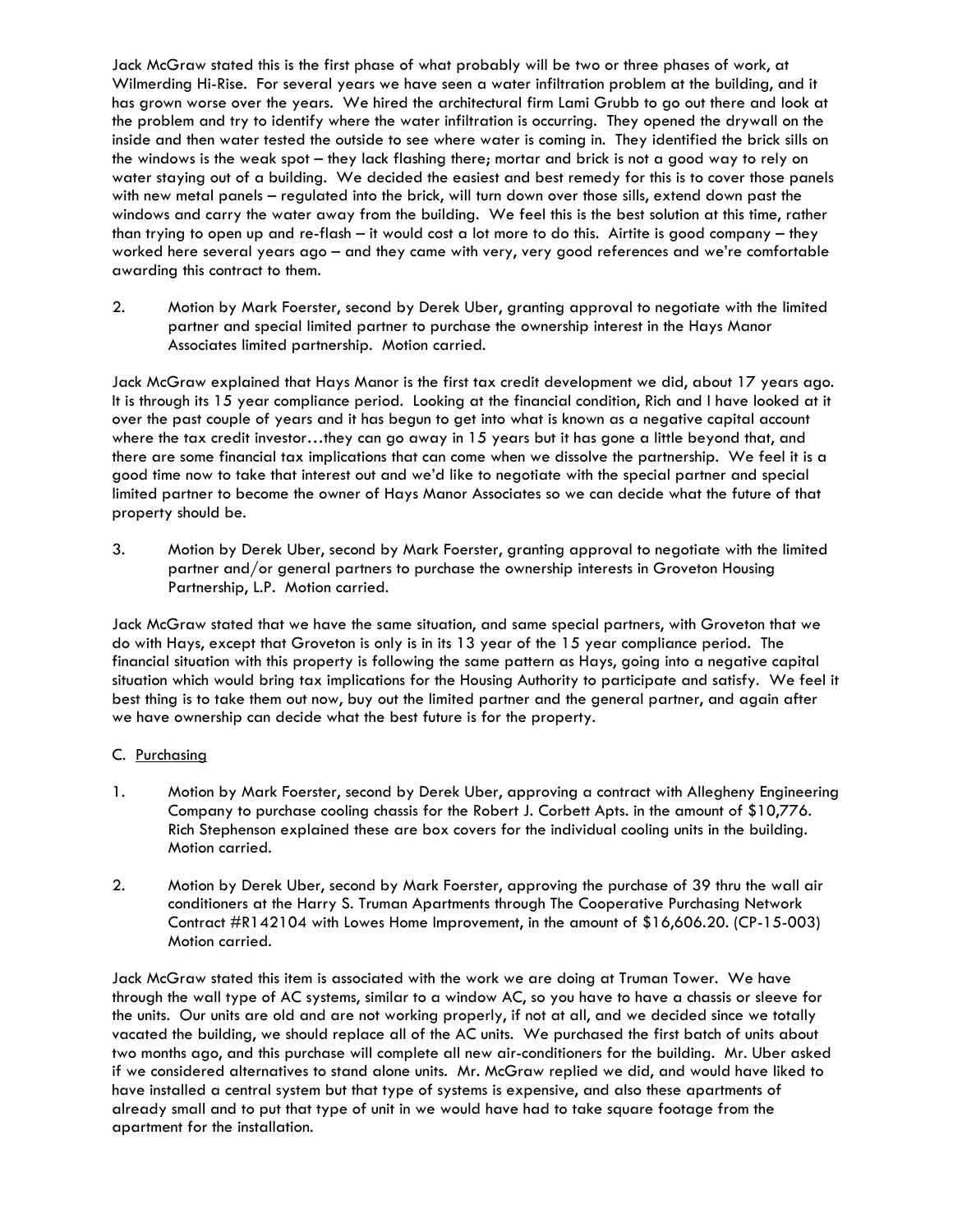# **Comment on General Items** None.

# **Adjournment**

Motion by Mark Foerster, second by Derek Uber, to adjourn the meeting. Motion carried.

The meeting ended at 11:00.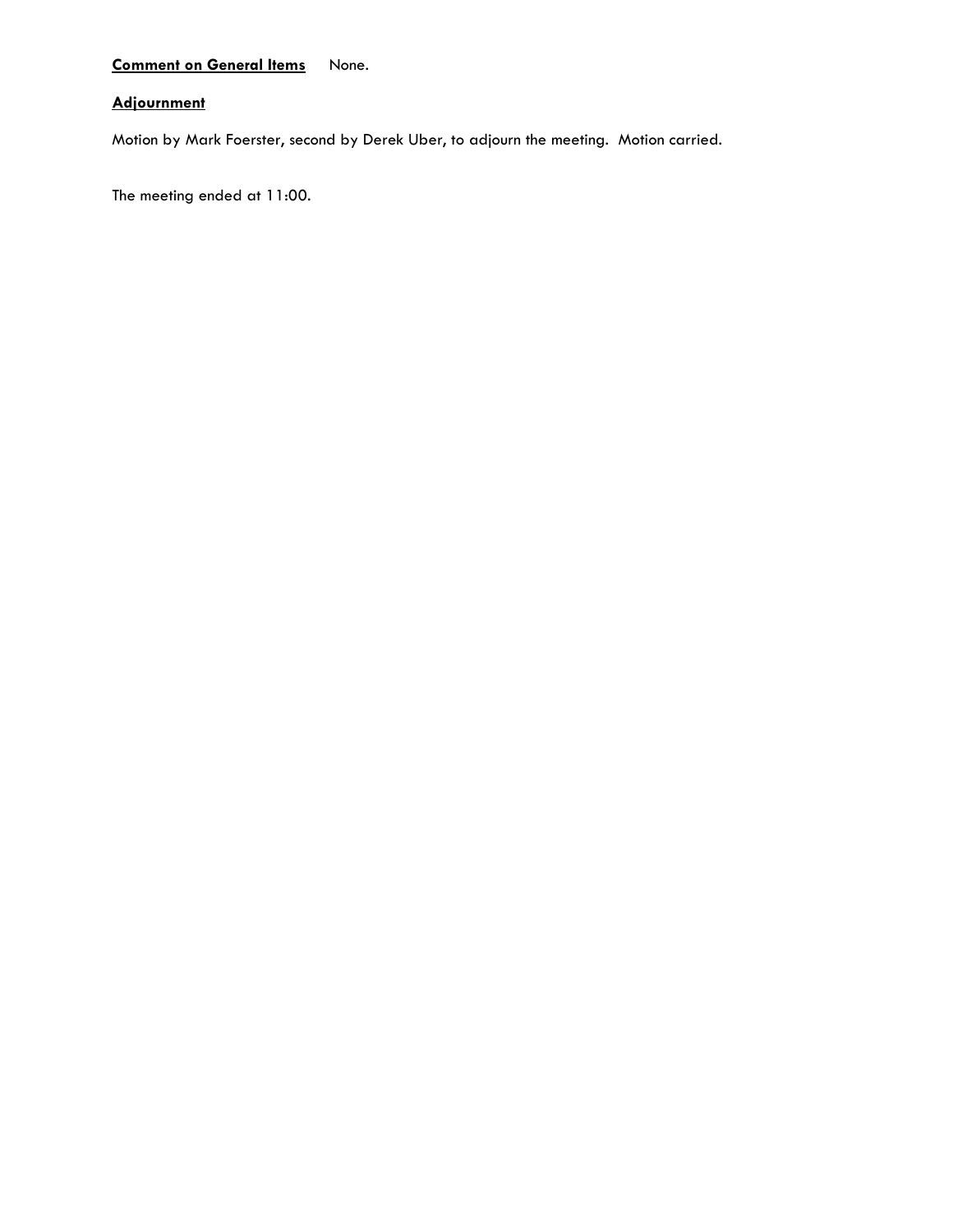### **ALLEGHENY COUNTY HOUSING AUTHORITY Board of Directors Meeting Wednesday, May 20, 2015**

### **MINUTES**

The members of the Board of Directors of the Allegheny County Housing Authority held a regular meeting on Wednesday, May 20, 2015, at 10:30 a.m. in the board room at the Authority's offices located on the 12th floor, 625 Stanwix Street, Pittsburgh, PA, 15222. Those present and absent were as follow:

| Present: | Austin Davis  | Absent: Paul D'Alesandro |
|----------|---------------|--------------------------|
|          | Mark Foerster | Vera Kelly               |
|          | Derek Uber    |                          |

Mr. Davis declared a quorum present, advised those attending that this day prior to the meeting the Board met in executive session to discuss matters involving real estate, personnel, and litigation, and called the meeting to order.

**Attendance**: Frank Aggazio, Beverly Moore, George Janocsko, Deborah Breitenstein, Kim Longwell, Bobby Gabbianelli, Frank Magliocco, James Bulls, Kevin Bartko, Alexis McConville, Pat Blackwell, Mike Vogel, Andy Jamrom, Ed Primm, Dean Allen, Paul Reiber, Linda Aliberti

#### **Recognitions/Proclamations**

Presentation of the employee of the month award: The Executive Director stated the employee of the month is deeply involved with the goal of ending veteran homelessness by 2015. He applied for and was awarded a grant for advertising on buses and at bus stops as outreach to landlords and veterans for the program. He does an outstanding job on the committee, and I'm happy to give this award to Bobby Gabbianelli. Mr. Gabbianelli graciously accepted the award, and stated that Kim Longwell originated the idea and he ran with it, and that Dean Allen, who designed the artwork for the signage, is also equally involved and should be recognized for his contribution.

### **Public Comment on Agenda Items** None

#### **Approval of Minutes**

Mark Foerster made a motion to approve the Minutes of the April 15, 2015 meeting, which motion was seconded by Derek Uber and unanimously approved.

### **Old Business** None.

#### **New Business**

#### A. Administration

1. Motion by Derek Uber, second by Mark Foerster, approving renewal of the Authority's Workers Compensation insurance coverage for the term  $6/15/15$  to  $6/15/16$  with the Housing and Redevelopment Insurance Exchange (HARIE), estimated annual premium of \$347,399. Motion carried.

### B. Development

1. Motion by Mark Foerster, second by Derek Uber, awarding IFB Contract ACHA-1540, Asphalt Milling and Paving – Drive and Parking Lot at Pine Ridge Heights, in the amount of \$68,336.29 to East Coast Paving and Sealing, Inc. Motion carried.

Andy Jamrom stated that the parking lot at Pine Ridge has needed repairs for a while; the lot has gradually worsened. This bid is a good price for the work, and the contractor, who we have used before, does very good work.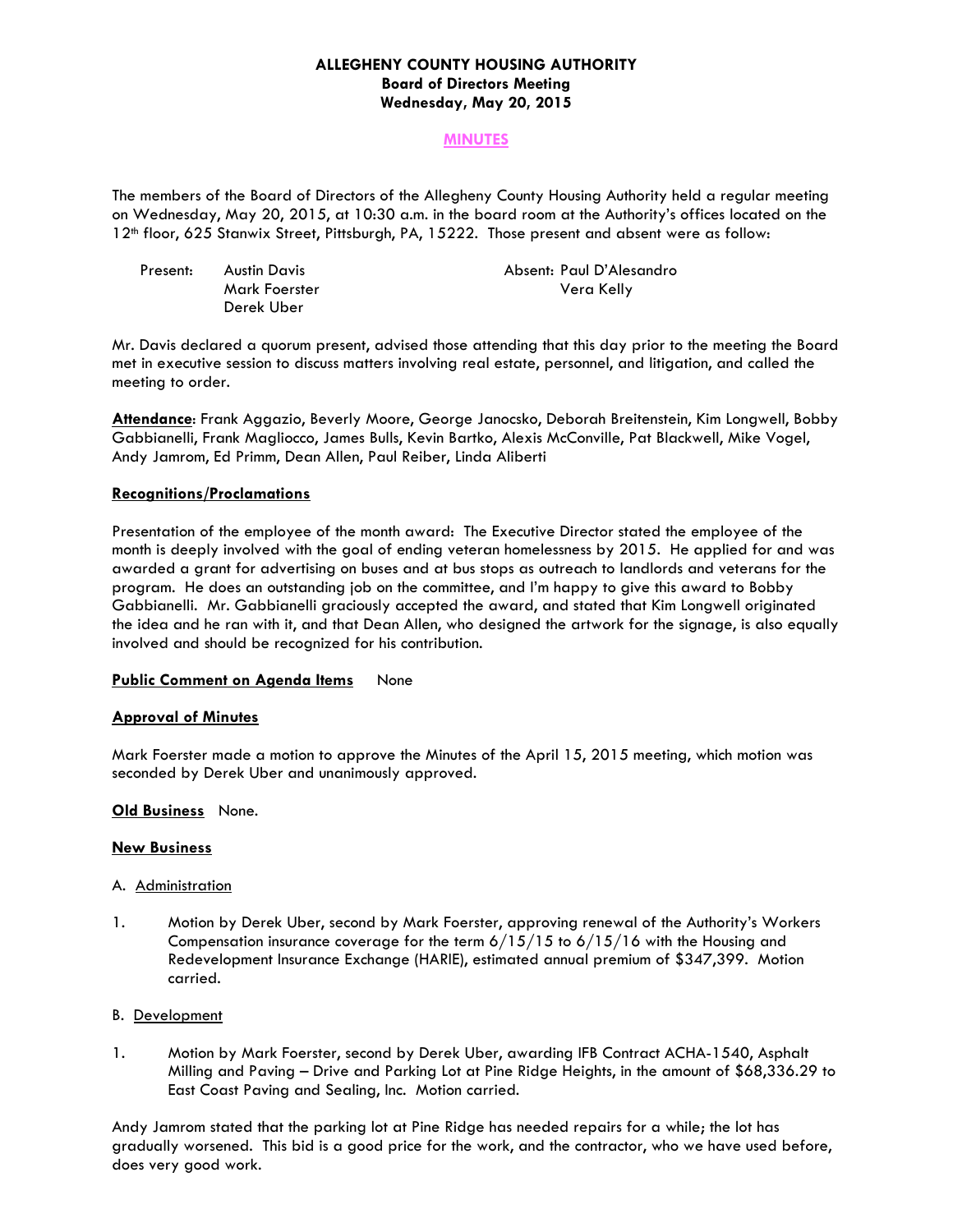### C. Finance

1. Motion by Mark Foerster, second by Derek Uber, accepting the ACHA's Fiscal Year 2014 Single Audit performed by Maher Duessel. Motion carried. Mr. Davis stated it was a good audit, which is a testament to the work of the staff.

## D. Purchasing

1. Motion by Derek Uber, second by Mark Foerster, awarding IFB Contract ACHA-1528, Floor Covering Services, to Steinberger Floors, Inc., for a three year contract period, with two additional 1-year options periods. Motion carried.

Rich Stephenson stated that we sent numerous bid packages out, but received only two bids; Steinberger is the lowest and responsible bidder. Mr. Uber asked if the prices were lower than the state contract; Mr. Stephenson replied they were. Mr. Stephenson further advised that the Authority is slowly replacing carpeted surfaces with hard surfaces, which are being installed by Authority staff, as a cost savings measure – the hard flooring last longer than carpet. However, we still need a carpeting contractor for areas which need to be carpeted.

2. Request approval to award RFP Contract ACHA-1360, Audit Services, to Maher Duessel, for a three year contract period, with two additional 1-year option periods. Motion carried.

Mr. Stephenson stated the RFP went out to several firms; we received 4 responses and the committee rated Maher Duessel as the most responsive. Maher Duessel has good experience with governmental and nonprofit entities.

3. Request approval to extend firm fixed price Contract ACHA-1392 Payroll Services to ADP for a three year period. Motion carried.

Mr. Stephenson explained we use to do our payroll in-house. A few years ago we decided to procure a payroll processing firm and the contract was awarded to ADP. We did a price quote with several payroll firms and they all came back around the same cost. Therefore we decided to stay with ADP since we are already integrated with the firm. We are upgrading the programming due to the huge undertaking necessitated by ACA reporting requirements.

# E. HMO

1*.* The following **Resolution #15-06** was introduced by the Vice Chair, read in full and considered:

# *RESOLUTION #15-06 APPROVING COLLECTION LOSS*

 *RESOLVED, that the Board of Directors of the Allegheny County Housing Authority hereby approve the transfer of uncollectible tenant accounts in the amount of \$29,879.35 and for further action, if warranted.* 

Mark Foerster moved that the foregoing Resolution be adopted as introduced and read, which was seconded by Derek Uber, and upon roll call the 'Ayes' and 'Nays' were as follows:

| AYES: | Derek Uber    | NAYS: | None |
|-------|---------------|-------|------|
|       | Austin Davis  |       |      |
|       | Mark Foerster |       |      |

The Vice Chair thereupon declared said Resolution carried and adopted*.* 

2. Motion by Derek Uber, second by Mark Foerster, approving the opening of the following LIPH Waiting Lists effective June 22, 2015:

| Carnegie Apartments  | 1 Bedroom  |
|----------------------|------------|
| Dalton's Edge I & II | 2 Bedrooms |
| Golden Tower         | 1 Bedroom  |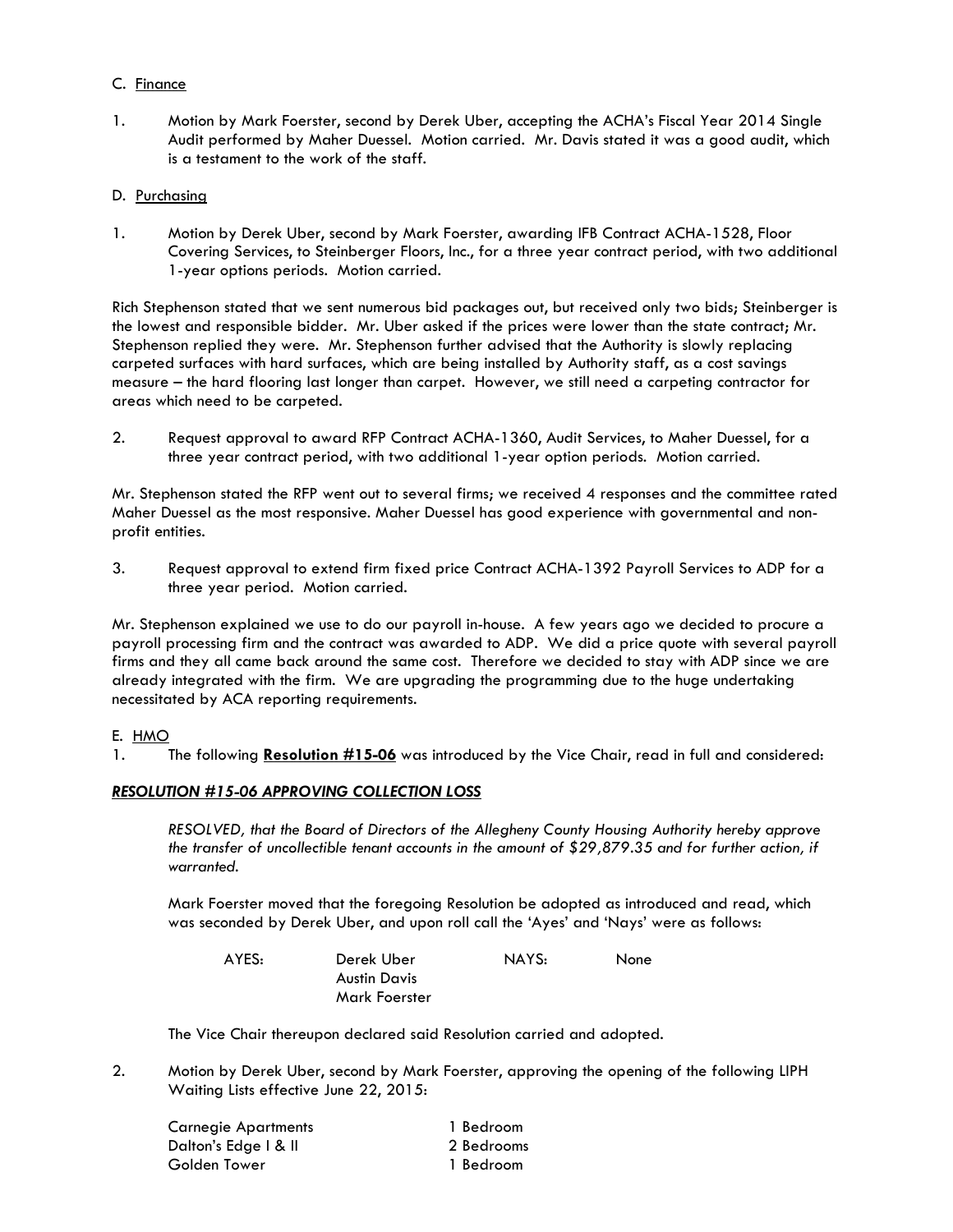Homestead I -Tower D 1 & 2 Bedrooms Homestead II - Tower A 1 & 2 Bedrooms Homestead III - Tower B 1 & 2 Bedrooms Ohioview Tower 1 Bedroom Truman Tower 1 Bedroom Hawkins Village 1 Bedroom Prospect Terrace 1 Bedroom Negley Gardens 2 Bedrooms Millvue Acres 1 Bedroom Pleasant Ridge | & II 2 Bedrooms

Motion carried.

#### F. Public Safety

1*.* The following **Resolution #15-07** was introduced by the Vice Chair, read in full and considered:

#### *RESOLUTION #15-07 APPROVING A VEHICLE PURSUIT POLICY FOR SWORN PERSONNEL*

 *RESOLVED, that the Board of Directors of the Allegheny County Housing Authority hereby adopt the following Vehicle Pursuit Policy for sworn personnel of the ACHA Public Safety Department:* 

#### *VEHICLE PURSUIT POLICY For all Sworn Personnel of the ACHA Public Safety Department*

*1. PURPOSE. The purpose of this Policy is to establish guidelines for making decisions with regard to vehicular pursuit.* 

*2. POLICY. Vehicular pursuit of fleeing suspects can present a danger to the lives of the public, officers, and suspects involved in the pursuit. It is the responsibility of the agency to assist officers in the safe performance of their duties. To fulfill these obligations, it shall be the policy of this law enforcement agency to regulate the manner in which vehicular pursuits are undertaken and performed.* 

#### *3. DEFINITIONS .*

*Vehicular Pursuit: An active attempt by an officer in an authorized emergency vehicle to apprehend a fleeing suspect who is actively attempting to elude the police.* 

*Authorized emergency vehicle: A vehicle of this agency equipped with operable emergency equipment as designated by state law.* 

*Primary unit: The police unit, which initiates a pursuit or any unit, which assumes control of the pursuit.* 

*Secondary unit: Any police vehicle, which becomes involved as a backup to the primary unit and follows the primary unit at a safe distance.* 

#### *4. PROCEDURES*

#### *A. Initiation of Pursuit*

- *1.) The decision to initiate pursuit must be based on the pursuing officer's conclusion that the immediate danger to the officer and the public created by the pursuit is less than the immediate or potential danger to the public should the suspect remain at large.*
- *2.) Any law enforcement officer in an authorized emergency vehicle may initiate a vehicular pursuit when the suspect exhibits the intention to avoid apprehension by refusing to stop when properly directed to do so. Pursuit may also be justified if the officer reasonably believes that the suspect, if allowed to flee, would present a danger to human life or cause serious injury.*
- *3.) In deciding whether to initiate pursuit, the officer shall take into consideration: a. road, weather and environmental conditions;*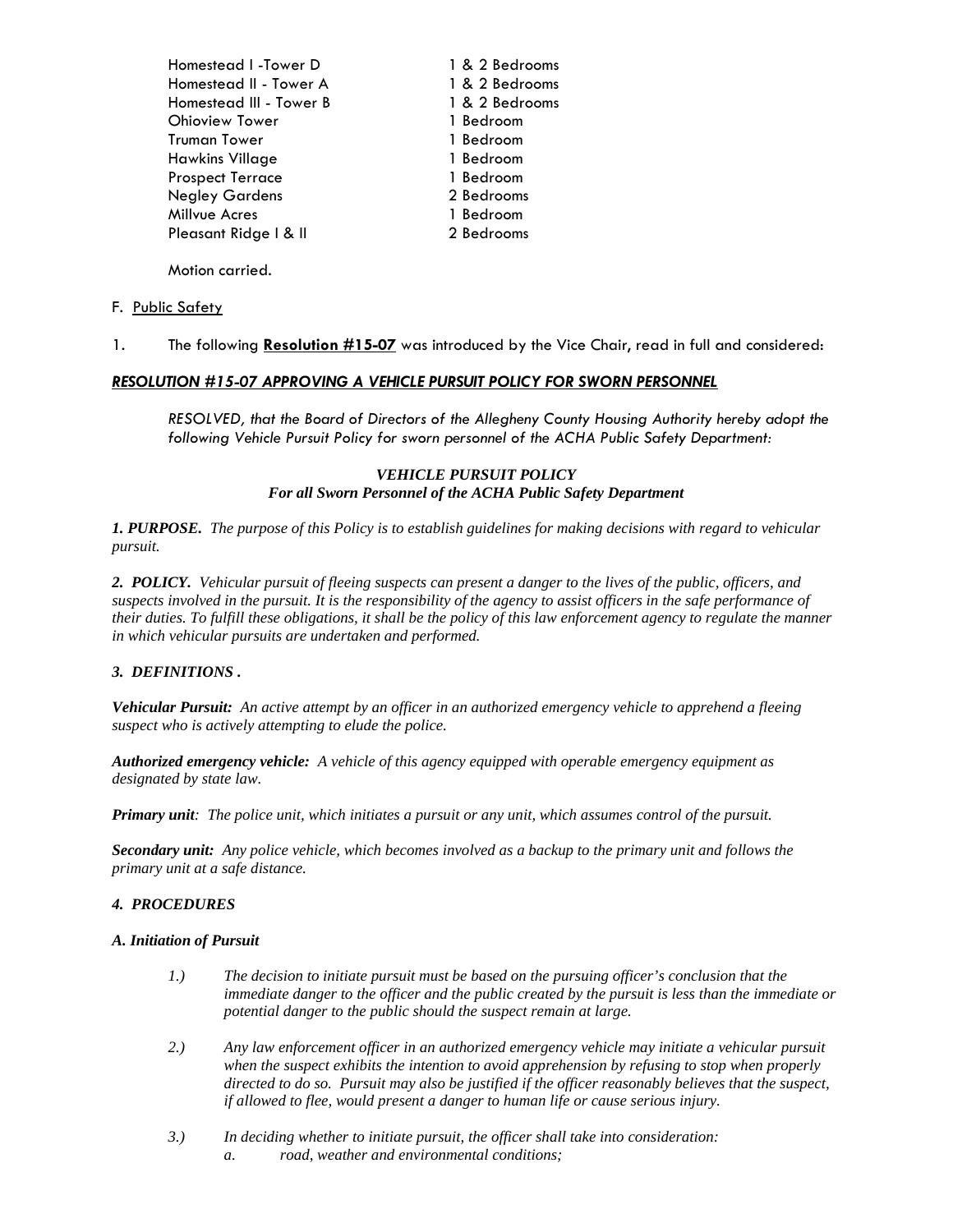- *b. population density and vehicular and pedestrian traffic;*
- *c. the relative performance capabilities of the pursuit vehicle and the vehicle being pursued;*
- *d. the seriousness of the offense; and*
- *e. the presence of other persons in the police vehicle.*
- *4.) No ACHA officer is permitted to initiate or assist in a pursuit unless it is initiated on our property or related to an incident that originated on ACHA property.*

### *B. Pursuit Operations*

- *1.) All emergency vehicle operations shall be conducted in strict conformity with applicable traffic laws and regulations.*
- *2.) Upon engaging in a pursuit, the pursuing vehicle shall activate appropriate warning equipment.*
- *3.) Upon engaging in pursuit, the officer shall notify communications of the location, direction and speed of the pursuit, the description of the pursued vehicle and the initial purpose of the stop. The officer shall keep communications updated on the pursuit. Communications personnel shall notify any available supervisor of the pursuit, clear the radio channel of non-emergency traffic, and relay necessary information to other officers and jurisdictions.*
- *4.) When engaged in pursuit, officers shall not drive with reckless disregard for the safety of other road users.*
- *5.) Unless circumstances dictate otherwise, a pursuit shall consist of no more than two police vehicles, a primary and a secondary unit. All other personnel shall stay clear of the pursuit unless instructed to participate by a supervisor.*
- *6.) The primary pursuit unit shall become secondary when another unit has been assigned primary responsibility.*

#### *C. Supervisory Responsibilities*

- *1.) When made aware of a vehicular pursuit, the appropriate supervisor shall monitor incoming information, coordinate and direct activities as needed to ensure that proper procedures are used, and shall have the discretion to terminate the pursuit.*
- *2.) Where possible, a supervisory officer shall respond to the location where a vehicle has been stopped following a pursuit.*

### *D. Pursuit Tactics*

- *1.) Officers shall not normally follow the pursuit on parallel streets unless authorized by a supervisor or when it is possible to conduct such an operation without unreasonable hazard to other vehicular or pedestrian traffic.*
- *2.) When feasible, available patrol units having the most prominent markings and emergency lights shall be used to pursue, particularly as the primary unit. When a pursuit is initiated by other than a marked patrol unit, such unit shall disengage when a marked unit becomes available.*
- *3.) Once the pursued vehicle is stopped, officers shall utilize appropriate officer safety tactics and shall be aware of the necessity to utilize only reasonable and necessary force to take suspects into custody.*

### *E. Termination of the Pursuit*

*1.) The primary pursuing unit shall continually re-evaluate and assess the pursuit situation including all of the initiating factors and terminate the pursuit whenever he or she reasonably believes the risks associated with continued pursuit are greater than the public safety benefit of making an immediate apprehension.*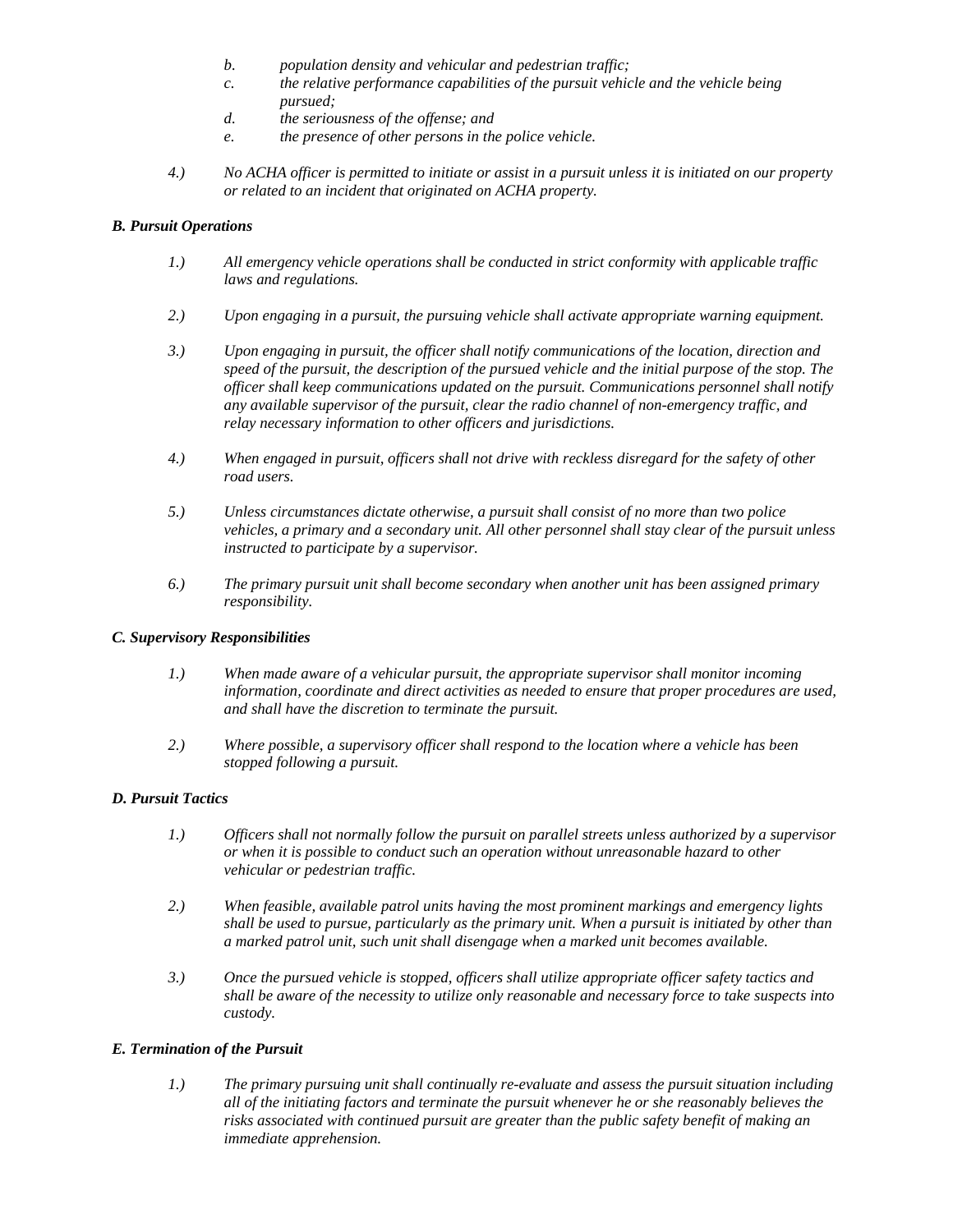- *2.) The pursuit may be terminated by the primary pursuit unit at any time.*
- *3.) A supervisor may order the termination of a pursuit at any time.*
- *4.) A pursuit shall be terminated if the suspect's identity has been determined, immediate apprehension is not necessary to protect the public or officers, and apprehension at a later time is feasible.*

#### *F. Interjurisdictional Pursuits*

- *1.) The pursuing officer shall notify communications when it is likely that a pursuit will continue into a neighboring jurisdiction.*
- *2.) When a pursuit enters this jurisdiction, the action of officers shall be governed by the policy of the officers' own agency, specific inter-local agreements and state law as applicable.*

#### *G. After-Action Reporting*

*Whenever an officer engages in a pursuit, the officer shall file a written report on the appropriate form detailing the circumstances. This report shall be critiqued by the appropriate supervisor or supervisors to determine if policy has been complied with and to detect and correct any training deficiencies.* 

#### *H. Training*

*Officers who drive police vehicles shall be given initial and periodic update training in the agency's pursuit policy and in safe driving tactics.* 

Mark Foerster moved that the foregoing Resolution be adopted as introduced and read, which was seconded by Derek Uber, and upon roll call the 'Ayes' and 'Nays' were as follows:

| AYES: | Derek Uber    | NAYS: | None |
|-------|---------------|-------|------|
|       | Austin Davis  |       |      |
|       | Mark Foerster |       |      |

The Vice Chair thereupon declared said Resolution carried and adopted*.* 

#### G. Travel

1. Motion by Derek Uber, second by Mark Foerster, approving travel for up to 6 staff to attend the Emphasys Users Connect Conference in Austin, TX from August 23-27, 2015. Motion carried.

Frank Magliocco stated this is the annual Emphasys users conference; we gain very useful information at the conference concerning software updates and enhancements. Two staff from the MIS Department, one from HMO, 1 from Finance, and 2 from HCVP will be attending.

#### **Comment on General Items** None. **Adjournment**

There being no further business to conduct, Mark Foerster made a motion to adjourn the meeting, which motion was seconded by Derek Uber and unanimously approved.

The meeting ended at 11:15 a.m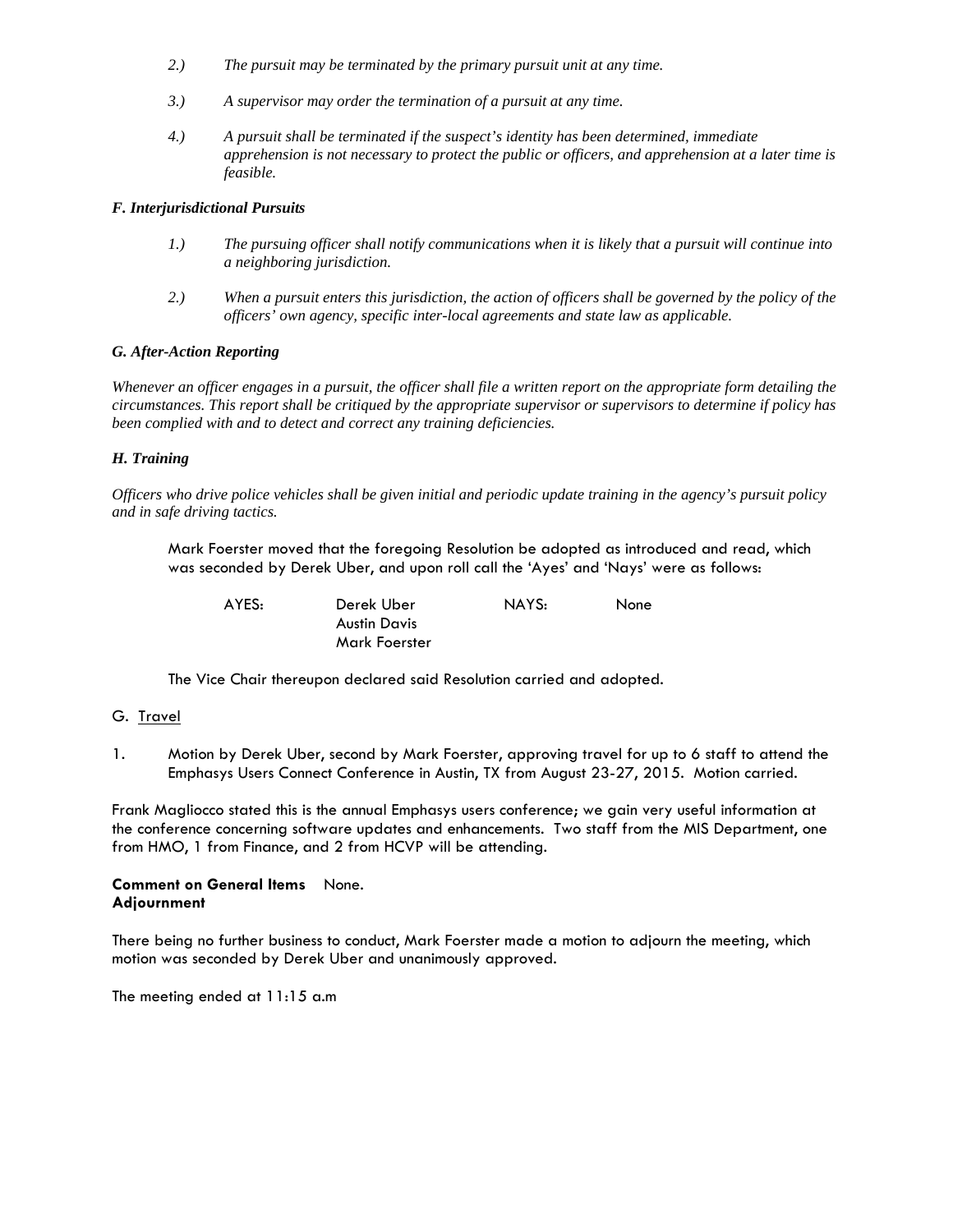### **ALLEGHENY COUNTY HOUSING AUTHORITY Board of Directors Meeting Wednesday, June 17, 2015**

### **MINUTES**

The members of the Board of Directors of the Allegheny County Housing Authority held a regular meeting on Wednesday, June 17, 2015, at 10:30 a.m. in the board room at the Authority's offices located on the 12th floor, 625 Stanwix Street, Pittsburgh, PA, 15222. Those present and absent were as follow:

| Present: | Austin Davis  | Absent: Paul D'Alesandro |
|----------|---------------|--------------------------|
|          | Mark Foerster | Vera Kelly               |
|          | Derek Uber    |                          |

Mr. Davis declared a quorum present, advised those attending that this day prior to the meeting the Board met in executive session to discuss matters involving real estate, personnel, and litigation, and called the meeting to order.

**Attendance**: Frank Aggazio, Beverly Moore, George Janocsko, Deborah Breitenstein, , Jack McGraw, Mirella Vircello, Bob Gabbianelli, Rich Stephenson, Lee Meister, Kim Longwell, Elizabeth Roberts, Leigh Michelle Anderson, Barbara J. Caruso, Sydney Hayden, Maryann Johnson, Cynthia King, Sharlene Gainer, Kevin Bartko, Alexis McConville, James Bulls, Frank Magliocco, Linda Aliberti, Maria Atkinson

#### **Recognitions/Proclamations**

Presentation of the employee of the month award: The Executive Director stated our employee of the month was recommended due to his great contribution to the vacancy reduction plan, and more importantly going above and beyond what is in his job description as far as doing various tasks and volunteering for various things, getting units ready as quickly as possible, and so on. Our employee of the month is Lee Meister. Mr. Meister accepted the award, stating he greatly appreciates the recognition, he has a great team that he works with, and they get the job done.

#### **Public Comment on Agenda Items** None

#### **Approval of Minutes**

Mark Foerster made a motion to approve the Minutes of the May 20, 2015 meeting, which motion was seconded by Derek Uber and unanimously approved.

#### **Old Business** None.

#### **New Business**

#### A. Administration

1. Motion by Austin Davis, second by Mark Foerster, approving the move of the employee healthcare coverage to Highmark effective July 1, 2015. Motion carried. Derek Uber abstained from the vote because he works for Highmark.

The Executive Director stated that ACHA has a broker under contract that really worked the market. There was a great deal of competition between two insurers. Highmark came in between 2-3% lower than the other health care provider. We received a very good deal; the healthcare committee worked very hard and recommended that we approve the change in coverage.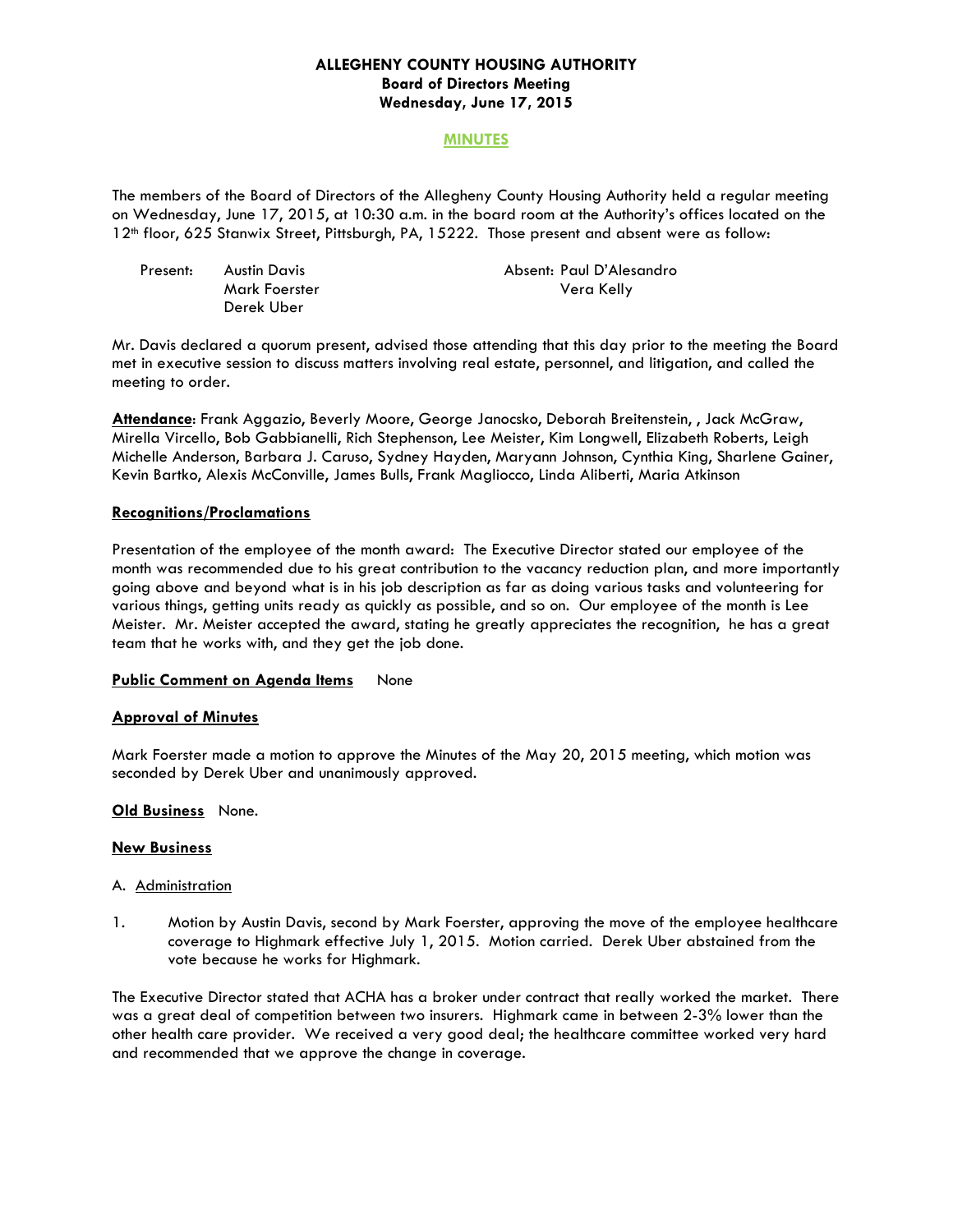### 2. The following **Resolution #15-08** was introduced by the Vice Chair, read in full and considered:

### *RESOLUTION #15-08 APPROVING AGENCY PLAN*

 *RESOLVED, that the Board of Directors of the Allegheny County Housing Authority hereby approves the Authority's Agency Plan for 2015-2019 and submission of the plan to HUD.*

Derek Uber moved that the foregoing Resolution be adopted as introduced and read, which was seconded by Mark Foerster, and upon roll call the 'Ayes' and 'Nays' were as follows:

| AYES: | Derek Uber    | NAYS: | None |
|-------|---------------|-------|------|
|       | Austin Davis  |       |      |
|       | Mark Foerster |       |      |

The Vice Chair thereupon declared said Resolution carried and adopted*.* 

- B. HCVP
- 1. Motion by Mark Foerster, second by Derek Uber, granting approval to administer a vouchered unit owned by the Housing Authority of the City of Pittsburgh (HACP), for an administrative fee. Motion carried.

Kim Longwell explained that HACP has one unit that they own, and it would be a conflict of interest for them to administer the voucher for the tenant because they are the owner, so they asked us to administer it and accept the admin fee for the services.

- C. Purchasing
- 1. Motion by Mark Foerster, second by Derek Uber, awarding IFB Contract ACHA-1536, Refuse Collection Services, to BFI Waste Services of Pennsylvania, LLC, CBA Allied Waste Services & Republic Services of Pittsburgh, for a period of 2 years with the option of 3 additional 1-year option periods. Motion carried.

#### D. HMO

1*.* The following **Resolution #15-09** was introduced by the Vice Chair, read in full and considered:

#### *RESOLUTION #15-09 APPROVING COLLECTION LOSS*

 *RESOLVED, that the Board of Directors of the Allegheny County Housing Authority hereby approve the transfer of uncollectible tenant accounts in the amount of \$9,870.42 and for further action, if warranted.* 

Derek Uber moved that the foregoing Resolution be adopted as introduced and read, which was seconded by Mark Foerster, and upon roll call the 'Ayes' and 'Nays' were as follows:

| AYES: | Derek Uber    | NAYS: | <b>None</b> |
|-------|---------------|-------|-------------|
|       | Austin Davis  |       |             |
|       | Mark Foerster |       |             |

The Vice Chair thereupon declared said Resolution carried and adopted*.* 

### **Comment on General Items** None.

#### **Adjournment**

Motion by Mark Foerster, second by Derek Uber, to adjourn the meeting. Motion carried.

The meeting ended around 11:00 a.m.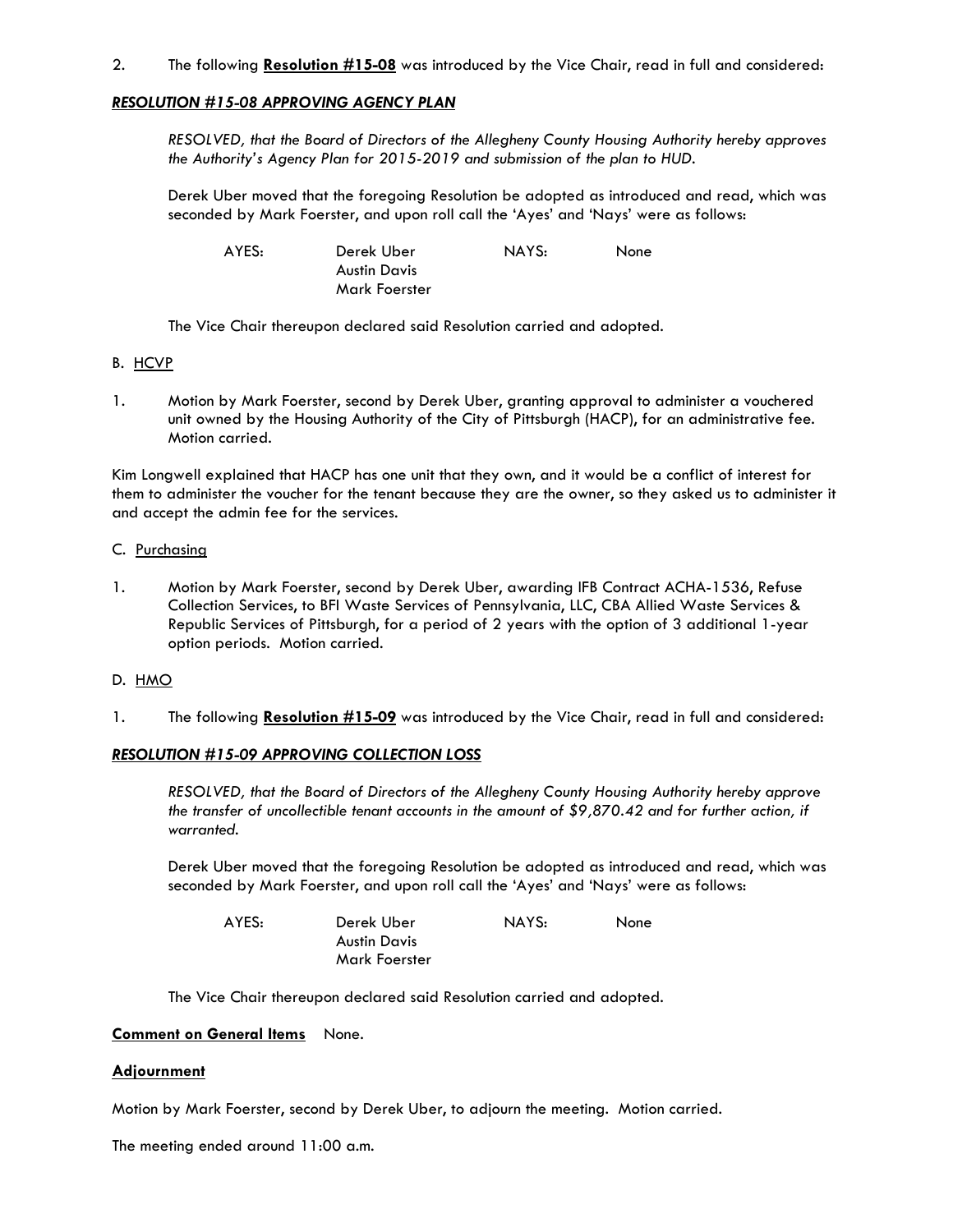### **ALLEGHENY COUNTY HOUSING AUTHORITY Board of Directors Meeting Wednesday, July 15, 2015**

### **MINUTES**

The members of the Board of Directors of the Allegheny County Housing Authority held a regular meeting on Wednesday, July 15, 2015, at 10:30 a.m. in the board room at the Authority's offices located on the 12th floor, 625 Stanwix Street, Pittsburgh, PA, 15222. Those present and absent were as follow:

| Present: | Paul D'Alesandro (via phone) | Absent: Derek Uber |
|----------|------------------------------|--------------------|
|          | Austin Davis                 | Vera Kelly         |
|          | Mark Foerster                |                    |

The Vice-Chair declared a quorum present, advised those attending that this day prior to the meeting the Board met in executive session to discuss matters involving real estate, personnel, and litigation, and called the meeting to order.

**Attendance**: Frank Aggazio, Beverly Moore, George Janocsko, Deborah Breitenstein, Rich Stephenson, Ken Ross, Jack McGraw, Pat Blackwell, Bobby Gabbianelli, Frank Magliocco, Alexis McConville, Ed Mogus, Paul Reiber, Kim Longwell, Linda Aliberti, James Bulls, Kevin Bartko

#### **Recognitions/Proclamations**

Presentation of the employee of the month award: The Executive Director advised we have a resident eviction prevention program through our resident services department; the program helps keep good residents in place that may be behind in their rent. Our employee of the month acquired some money from the Urban League, about \$9000, to help these residents, our employee of the month is Ava Johnson.

Mr. Aggazio then presented an award of appreciation to Mabel Johnson, who is retiring. Mabel has worked in the Executive Department and the Housing Management Department during her 14 years with the ACHA. She is a very pleasant and hardworking individual, and personally, I will miss her, and wish her the best in future endeavors.

### **Public Comment on Agenda Items** None

### **Approval of Minutes**

Mark Foerster made a motion to approve the Minutes of the June 17, 2015 meeting, which motion was seconded by Paul D'Alesandro and unanimously approved.

#### **Old Business** None.

#### **New Business**

#### A. Administration

1. Motion by Mark Foerster, second by Paul D'Alesandro, ratifying the Collective Bargaining Agreement between the Authority and the Pittsburgh Building and Construction Trades Council, for the term  $10/1/14$  to  $9/30/17$ . Motion carried.

#### B. Development

1. Motion by Mark Foerster, second by Paul D'Alesandro, awarding IFB Contract ACHA-1541, Road Repair and Resurfacing at Prospect Terrace, in the amount of \$99,964.97 to East Coast Paving and Sealcoating, Inc. Motion carried.

Jack McGraw explained that the road leading up into the development has deteriorated and is in deplorable condition and must be repaired. East Coast is the lowest responsible bidder, came in just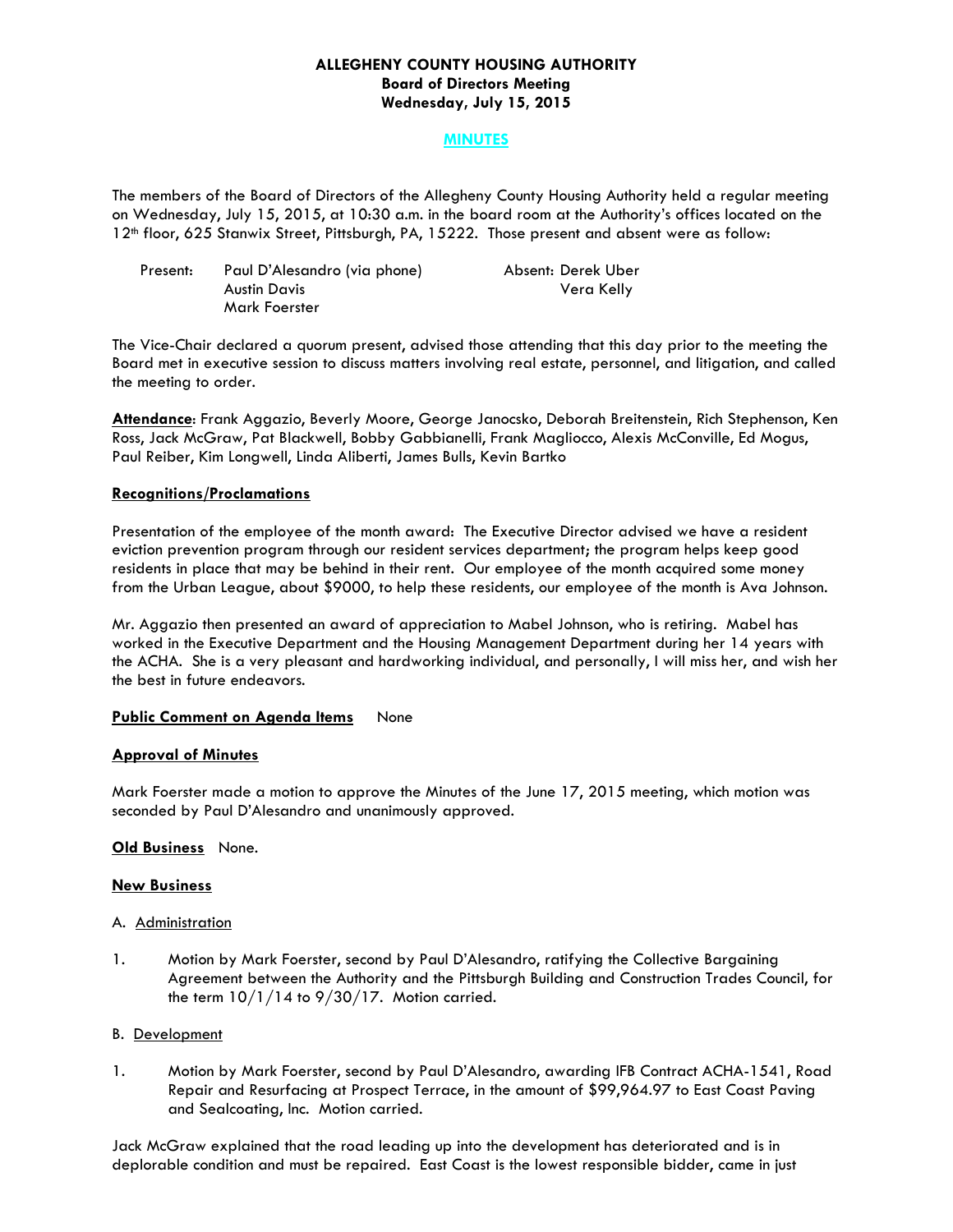about what we had budged for the job. They have just completed another job at the Pine Ridge development, and did a remarkable job.

2. The following **Resolution #15-10** was introduced by the Vice Chair, read in full and considered:

### *RESOLUTION #15-10 ELECTING OFFIERS OF ALLEGHENY COUNTY AFFORDABLE HOUSING, LLC*

*WHEREAS, in order to fill certain vacancies in the offices of Allegheny County Affordable Housing, LLC, a Pennsylvania limited liability company ("ACHA"), it is desirable for the Allegheny County Housing Authority ("ACHA"), as the sole member of ACHA, to elect new officers of ACHA;* 

*NOW THEREFORE, BE IT RESOLVED by the Allegheny County Housing Authority:* 

*1. The foregoing "WHEREAS" clauses and the actions referenced therein are hereby ratified and confirmed as being true and correct and hereby incorporated herein.* 

*2. That the following persons be and hereby are elected to the offices of ACHA set forth below,*  to serve in accordance with the Operating Agreement of ACHA and at the discretion of the sole *member until his or her successor shall be elected or until his or her death, resignation or removal.* 

| Name |                           | Office |                      |
|------|---------------------------|--------|----------------------|
|      | Derek Uber                |        | President            |
|      | Austin Davis              |        | Vice President       |
|      | Frank Aggazio             |        | Asst. Vice President |
|      | <b>Richard Stephenson</b> |        | Asst. Vice President |
|      | Mark Foerster             |        | Secretary            |
|      | Paul D'Alessandro         |        | <b>Treasurer</b>     |

Mark Foerster moved that the foregoing Resolution be adopted as introduced and read, which was seconded by Paul D'Alesandro, and upon roll call the 'Ayes' and 'Nays' were as follows:

| AYES: | Austin Davis     | NAYS: | None |
|-------|------------------|-------|------|
|       | Mark Foerster    |       |      |
|       | Paul D'Alesandro |       |      |

The Vice Chair thereupon declared said Resolution carried and adopted*.* 

Jack McGraw stated that ACAH, LLC, was formed around 3 years ago to purchase the special limited partnership at Pine Ridge. We received Board approval a few months ago to enter into negotiations to purchases the limited partnerships for Hays Manor and Groveton Village; the negotiations have concluded and we are now coming to the Board at this meeting for approval to complete the transactions. ACAH will purchase the limited partnership interests in these partnerships, pursuant to the following resolutions, but the first order of business of the LLC is to redesignate officers for ACAH.

3. The following **Resolution #15-11** was introduced by the Vice Chair, read in full and considered:

### *RESOLUTION #15-11 APPROVING A GRANT OF \$212,500 TO PURCHASE ALL OF THE LIMITED PARTNERSHIP INTERESTS IN GROVETON HOUSING PARTNERSHIP, L.P., AND A GRANT OF \$212,500 TO PURCHASE ALL OF THE LIMITED PARTNERSHIP INTERESTS IN HAYS MANOR ASSOCIATES*

*WHEREAS, Allegheny County Affordable Housing, LLC, a Pennsylvania limited liability company ("ACHA"), the sole member of which is the Allegheny County Housing Authority ("ACHA"), desires to enter into (a) a Purchase and Sale Agreement (the "Groveton Agreement") by and among Centerline Guaranteed Corporate Partners II LP-Series A, RCC Guaranteed SLP, L.P.-Series A, Groveton Housing Partnership, L.P. ("Groveton") and ACHA, pursuant to which ACHA would purchase all of the limited partnership interests in Groveton for a purchase price of \$212,500, and (b) a Purchase and Sale Agreement (the "Hays Manor Agreement" and, collectively with the Groveton Agreement, the "Agreements") by and among Centerline Guaranteed Corporate Partners II LP-Series A, RCC Guaranteed SLP, L.P.-Series A, Hays Manor Associates ("Hays Manor") and ACHA, pursuant*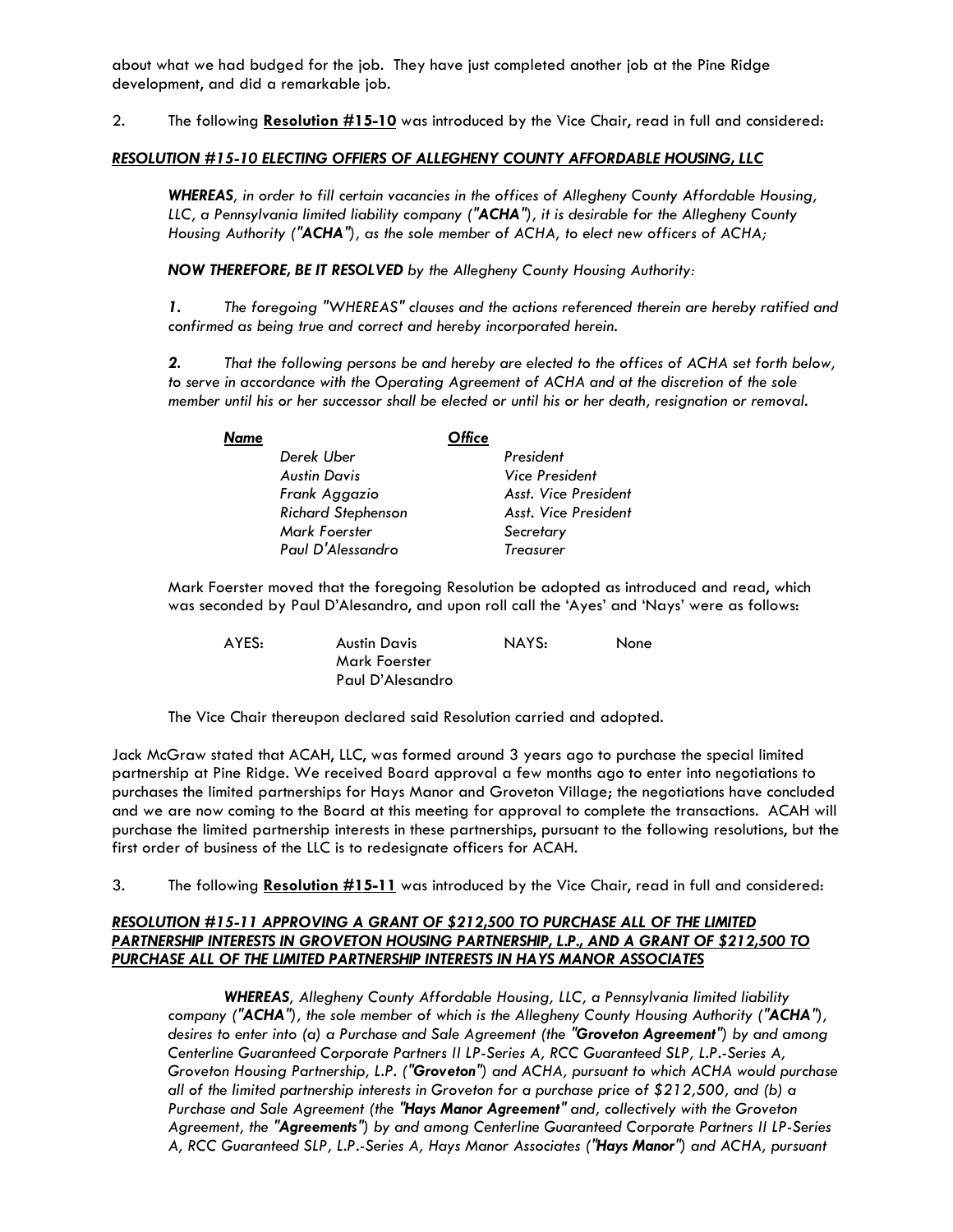*to which ACHA would purchase all of the limited partnership interests in Hays Manor for a purchase price of \$212,500;* 

*WHEREAS, the Board of Directors has reviewed and considered the Agreements and each of the transactions contemplated thereby and determined that the same are in the best interest of ACHA; and* 

*WHEREAS, ACHA desires to make grants to ACHA so that ACHA may purchase all of the limited partnership interests in Groveton and Hays Manor pursuant to the terms of the Agreements;* 

*NOW THEREFORE, BE IT RESOLVED by the Allegheny County Housing Authority:* 

*Section 1. The foregoing "WHEREAS" clauses and the actions referenced therein are hereby*  ratified and confirmed as being true and correct and hereby incorporated herein.

*Section 2. The Executive Director be and hereby is authorized and to enter into a grant agreement to provide \$212,500.00 plus the amount of any closing costs in non-federal developer fee program income funds to ACHA to be used to acquire all of the limited partnership interests in Groveton; provided, such grant is approved by the United States Department of Housing and Urban Development ("HUD").* 

*Section 3. The Executive Director be and hereby is authorized and to enter into a grant agreement to provide \$212,500.00 plus the amount of any closing costs in non-federal developer*  fee program income funds to ACHA to be used to acquire all of the limited partnership interests in *Hays Manor; provided, such grant is approved by HUD.* 

*Section 4. The Executive Director is hereby authorized and directed to execute any certifications and any other agreements, writings and documents (and all changes, modifications and additions thereto) that are necessary or advisable in order to effect the transactions and matters contemplated herein.* 

*Section 5. The Executive Director is hereby authorized to take all necessary actions to obtain any required approvals from any governmental agency, including HUD, and to undertake all other actions necessary to effect the transactions and matters contemplated herein, all in compliance with applicable statutes, laws and regulations.* 

*Section 6. All lawful actions taken by the Executive Director or other officers or employees, and all lawful papers and documents executed by any of the foregoing on behalf of ACHA where such actions, papers or documents effectuate the intent of these resolutions and the consummation of the transactions and matters set forth herein, be and they hereby are ratified and approved.* 

Mark Foerster moved that the foregoing Resolution be adopted as introduced and read, which was seconded by Paul D'Alesandro, and upon roll call the 'Ayes' and 'Nays' were as follows:

| AYES: | Austin Davis     | NAYS: | None |
|-------|------------------|-------|------|
|       | Mark Foerster    |       |      |
|       | Paul D'Alesandro |       |      |

The Vice Chair thereupon declared said Resolution carried and adopted*.* 

4. The following **Resolution #15-12** was introduced by the Vice Chair, read in full and considered:

# *RESOLUTION #15-12 APPROVING THE PURCHASE OF ALL OF THE LIMITED PARTNERSHIP INTERESTS IN GROVETON HOUSING PARTNERSHIP, L.P BY ALLEGHENY COUNTY AFFORDABLE HOUSING, LLC, A PENNSYLVANIA LIMITED LIABILITY COMPANY, THE SOLE MEMBER OF WHICH IS THE ALLEGHENY COUNTY HOUSING AUTHORITY, FOR THE AMOUNT OF \$212,500*

*WHEREAS, Allegheny County Affordable Housing, LLC, a Pennsylvania limited liability company ("ACHA"), the sole member of which is the Allegheny County Housing Authority ("ACHA"), desires to enter into a Purchase and Sale Agreement (the "Agreement") by and among Centerline*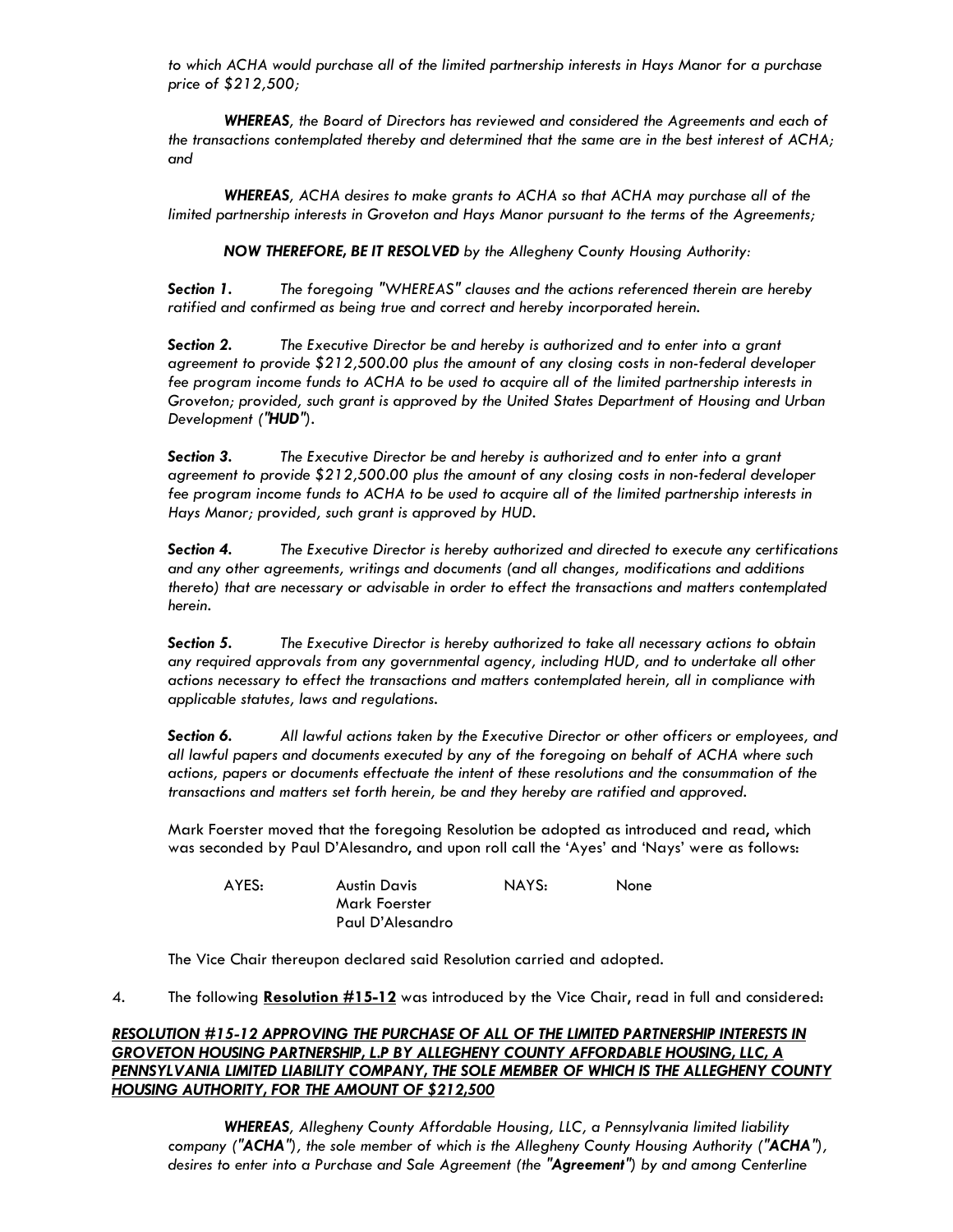*Guaranteed Corporate Partners II LP-Series A, RCC Guaranteed SLP, L.P.-Series A, Groveton Housing Partnership, L.P. (the "Partnership") and ACHA, pursuant to which ACHA would purchase all of the limited partnership interests in the Partnership;* 

 *WHEREAS, the Partnership is the legal and beneficial owner of fee simple title to certain real property located in Robinson Township known as Groveton Village;* 

 *WHEREAS, ACHA will grant \$212,500.00 plus the amount of any closing costs in nonfederal developer fee program income funds to ACHA so that ACHA may purchase all of the limited partnership interests in the Partnership pursuant to the terms of the Agreement; and* 

 *WHEREAS, the Board of Directors has reviewed and considered the Agreement and each of the transactions contemplated thereby and determined that the same are in the best interest of ACHA.* 

*NOW THEREFORE, BE IT RESOLVED by Allegheny County Affordable Housing, LLC:* 

*Section 1. The foregoing "WHEREAS" clauses and the actions referenced therein are hereby*  ratified and confirmed as being true and correct and hereby incorporated herein.

*Section 2. The President, Vice President or any Assistant Vice President of ACHA be and hereby are authorized and directed to enter into the Agreement substantially in the form submitted to the Board of Directors with such changes as the President, Vice President or any Assistant Vice President may determine to be necessary or desirable, such determination to be conclusively evidenced by the President's, Vice President's or any Assistant Vice President's execution thereof, and to take all steps necessary, including the execution of all required and related documentation, to effect the foregoing.* 

*Section 3. The President, Vice President or any Assistant Vice President of ACHA be and hereby are authorized and to enter into a grant agreement to receive from ACHA \$212,500.00 plus the amount of any closing costs in non-federal developer fee program income funds to be used to acquire all of the limited partnership interests in the Partnership; provided, such grant is approved by the United States Department of Housing and Urban Development ("HUD").* 

*Section 4. The President, Vice President or any Assistant Vice President are hereby authorized and directed to execute any certifications and any other agreements, writings and documents (and all changes, modifications and additions thereto) that are necessary or advisable in order to effect the transactions and matters contemplated herein.* 

*Section 5. The President, Vice President or any Assistant Vice President are hereby authorized to take all necessary actions to obtain any required approvals from any governmental agency, including HUD, and to undertake all other actions necessary to effect the transactions and matters contemplated herein, all in compliance with applicable statutes, laws and regulations.* 

*Section 6. All lawful actions taken by the President or other officers or employees, and all lawful papers and documents executed by any of the foregoing on behalf of ACHA where such actions, papers or documents effectuate the intent of these resolutions and the consummation of the transactions and matters set forth herein, be and they hereby are ratified and approved.* 

Mark Foerster moved that the foregoing Resolution be adopted as introduced and read, which was seconded by Paul D'Alesandro, and upon roll call the 'Ayes' and 'Nays' were as follows:

 AYES: Austin Davis NAYS: None Mark Foerster Paul D'Alesandro

The Vice Chair thereupon declared said Resolution carried and adopted*.* 

5. The following **Resolution #15-13** was introduced by the Vice, Chair, read in full and considered:

## *RESOLUTION #15-13 APPROVING THE PURCHASE OF ALL OF THE LIMITED PARTNERSHIP INTERESTS IN HAYS MANOR ASSOCIATES BY ALLEGHENY COUNTY AFFORDABLE HOUSING, LLC, A PENNSYLVANIA*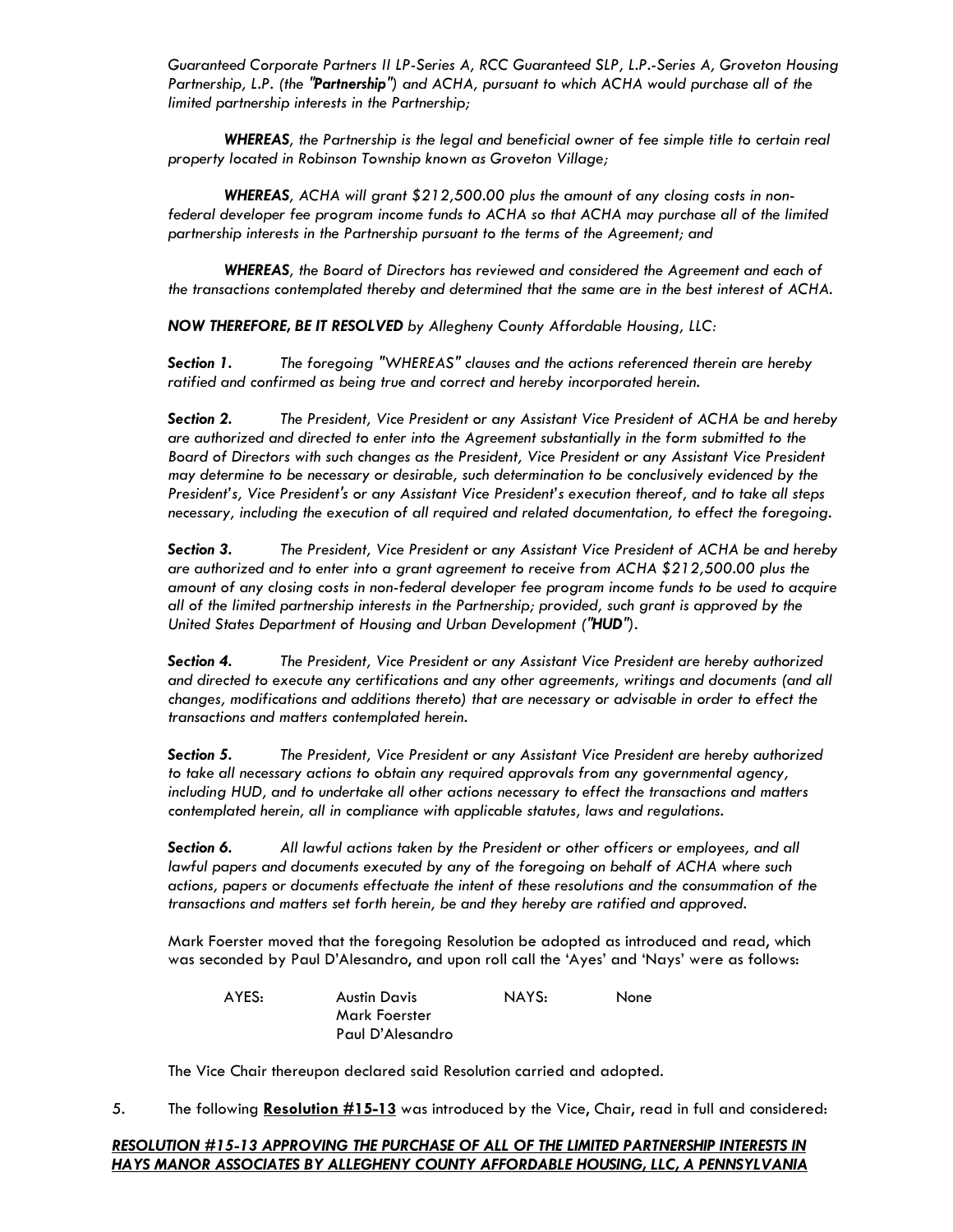## *LIMITED LIABILITY COMPANY, THE SOLE MEMBER OF WHICH IS THE ALLEGHENY COUNTY HOUSING AUTHORITY, FOR THE AMOUNT OF \$212,500*

 *WHEREAS, Allegheny County Affordable Housing, LLC, a Pennsylvania limited liability company ("ACHA"), the sole member of which is the Allegheny County Housing Authority ("ACHA"), desires to enter into a Purchase and Sale Agreement (the "Agreement") by and among Centerline Guaranteed Corporate Partners II LP-Series A, RCC Guaranteed SLP, L.P.-Series A, Hays Manor Associates (the "Partnership") and ACHA, pursuant to which ACHA would purchase all of the limited partnership interests in the Partnership;* 

 *WHEREAS, the Partnership is the legal and beneficial owner of fee simple title to certain real property located in McKees Rock Borough known as Hays Manor;* 

 *WHEREAS, ACHA will grant \$212,500.00 plus the amount of any closing costs in non*federal developer fee program income funds to ACHA so that ACHA may purchase all of the limited *partnership interests in the Partnership pursuant to the terms of the Agreement; and* 

 *WHEREAS, the Board of Directors has reviewed and considered the Agreement and each of the transactions contemplated thereby and determined that the same are in the best interest of ACHH.* 

 *NOW THEREFORE, BE IT RESOLVED by Allegheny County Affordable Housing, LLC:* 

*Section 1. The foregoing "WHEREAS" clauses and the actions referenced therein are hereby ratified and confirmed as being true and correct and hereby incorporated herein.* 

*Section 2. The President, Vice President or any Assistant Vice President of ACHA be and hereby are authorized and directed to enter into the Agreement substantially in the form submitted to the Board of Directors with such changes as the President, Vice President or any Assistant Vice President may determine to be necessary or desirable, such determination to be conclusively evidenced by the President's, Vice President's or any Assistant Vice President's execution thereof, and to take all steps necessary, including the execution of all required and related documentation, to effect the foregoing.* 

*Section 3. The President, Vice President or any Assistant Vice President of ACHA be and hereby are authorized and to enter into a grant agreement to receive from ACHA \$212,500.00 plus the amount of any closing costs in non-federal developer fee program income funds to be used to acquire all of the limited partnership interests in the Partnership; provided, such grant is approved by the United States Department of Housing and Urban Development ("HUD").* 

*Section 4. The President, Vice President or any Assistant Vice President are hereby authorized and directed to execute any certifications and any other agreements, writings and documents (and all changes, modifications and additions thereto) that are necessary or advisable in order to effect the transactions and matters contemplated herein.* 

*Section 5. The President, Vice President or any Assistant Vice President are hereby authorized to take all necessary actions to obtain any required approvals from any governmental agency, including HUD, and to undertake all other actions necessary to effect the transactions and matters contemplated herein, all in compliance with applicable statutes, laws and regulations.* 

*Section 6. All lawful actions taken by the President or other officers or employees, and all lawful papers and documents executed by any of the foregoing on behalf of ACHA where such actions, papers or documents effectuate the intent of these resolutions and the consummation of the transactions and matters set forth herein, be and they hereby are ratified and approved.* 

Mark Foerster moved that the foregoing Resolution be adopted as introduced and read, which was seconded by Paul D'Alesandro, and upon roll call the 'Ayes' and 'Nays' were as follows:

| AYES: | Austin Davis     | NAYS: | None |
|-------|------------------|-------|------|
|       | Mark Foerster    |       |      |
|       | Paul D'Alesandro |       |      |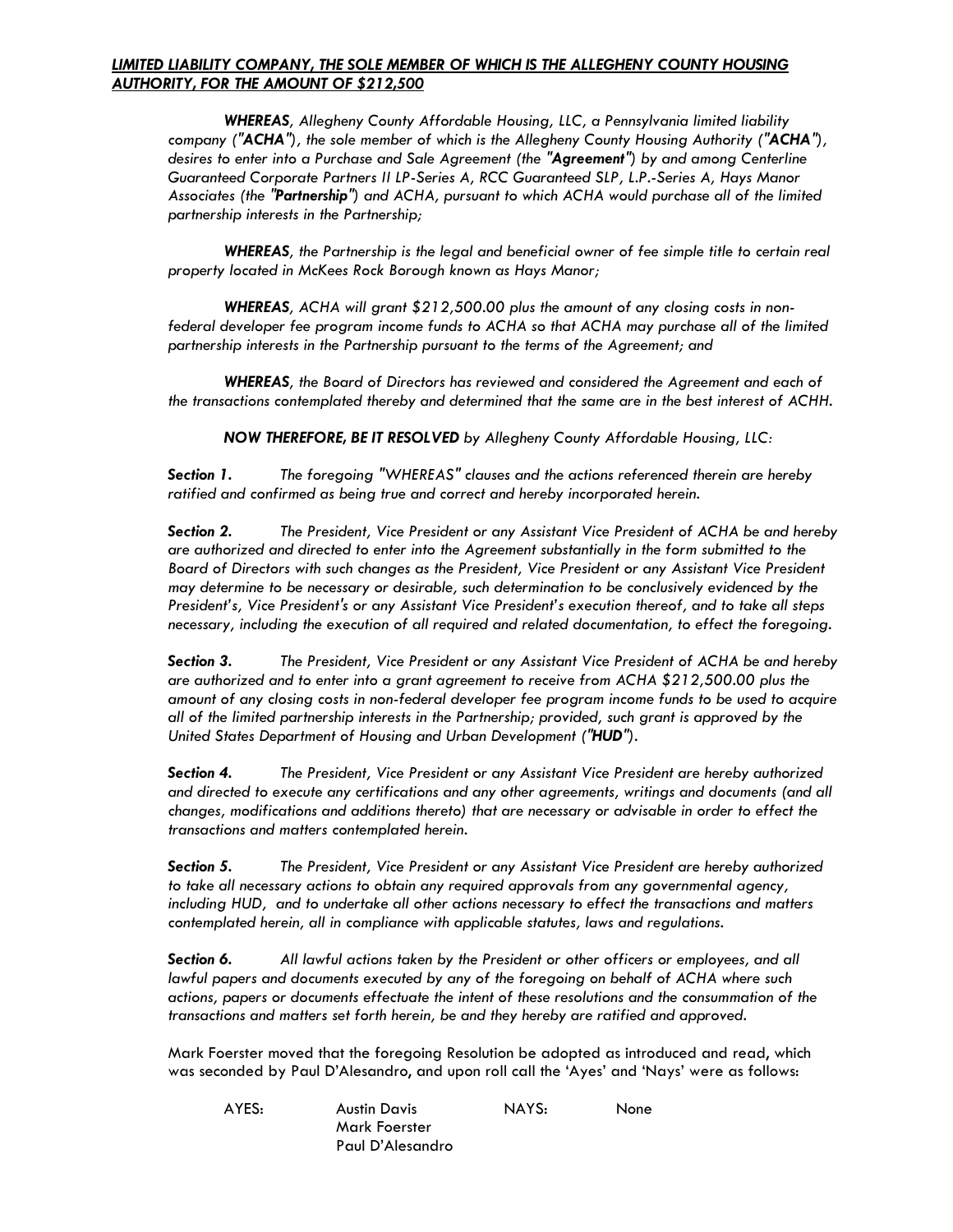The Vice Chair thereupon declared said Resolution carried and adopted*.* 

# C. MIS

1. Motion by Mark Foerster, second by Paul D'Alesandro, approving renewal of the annual Software Maintenance Agreement with Emphasys Software for 2015 to provide support on the proprietary software licenses to the Authority at a cost of \$104,374.49. Motion carried.

Frank Magliocco stated this is our annual agreement to support our operating software for 15 modules and 2 portals. This also includes updates and training, and more importantly, 24 hour coverage.

### D. HCVP

1. Motion by Mark Foerster, second by Paul D'Alesandro, approving entering into a contract with the Housing Authority of the City of Pittsburgh for ACHA to perform HQS Quality Control Inspections for HACP, for a 3-year term in the amount of \$109,500, with 2 additional 1-year options at an increase of 5% annually. Motion carried.

The Executive Director stated we are going to be doing quality control, checking their inspectors' work. This started with a meeting I had with the HACP Executive Director, and Kim Longwell put the final touches on negotiations. We could not do the UPCS inspections; it was too much. But we can do their QC inspections. It is a revenue source and will benefit us. Mr. Davis stated we like to see these types of partnerships.

### E. Travel

1. Motion by Mark Foerster, second by Paul D'Alesandro, approving travel for up to 4 staff to attend the NAHRO 2015 National Conference from October 15-17, 2015 in Los Angeles, CA. Motion carried.

### Off Agenda

Motion by Mark Forester, second by Paul D'Alesandro, authorizing the Executive Director to investigate and review for potential changes the Employee Handbook, including but not limited to changing our relationship with the Pennsylvania State Civil Service Commission. Motion carried.

### **Comment on General Items** None.

### **Adjournment**

There being no further business to conduct, Mark Foerster made a motion to adjourn the meeting, which motion was seconded by Paul D'Alesandro and unanimously approved.

The meeting ended at 11:00 a.m.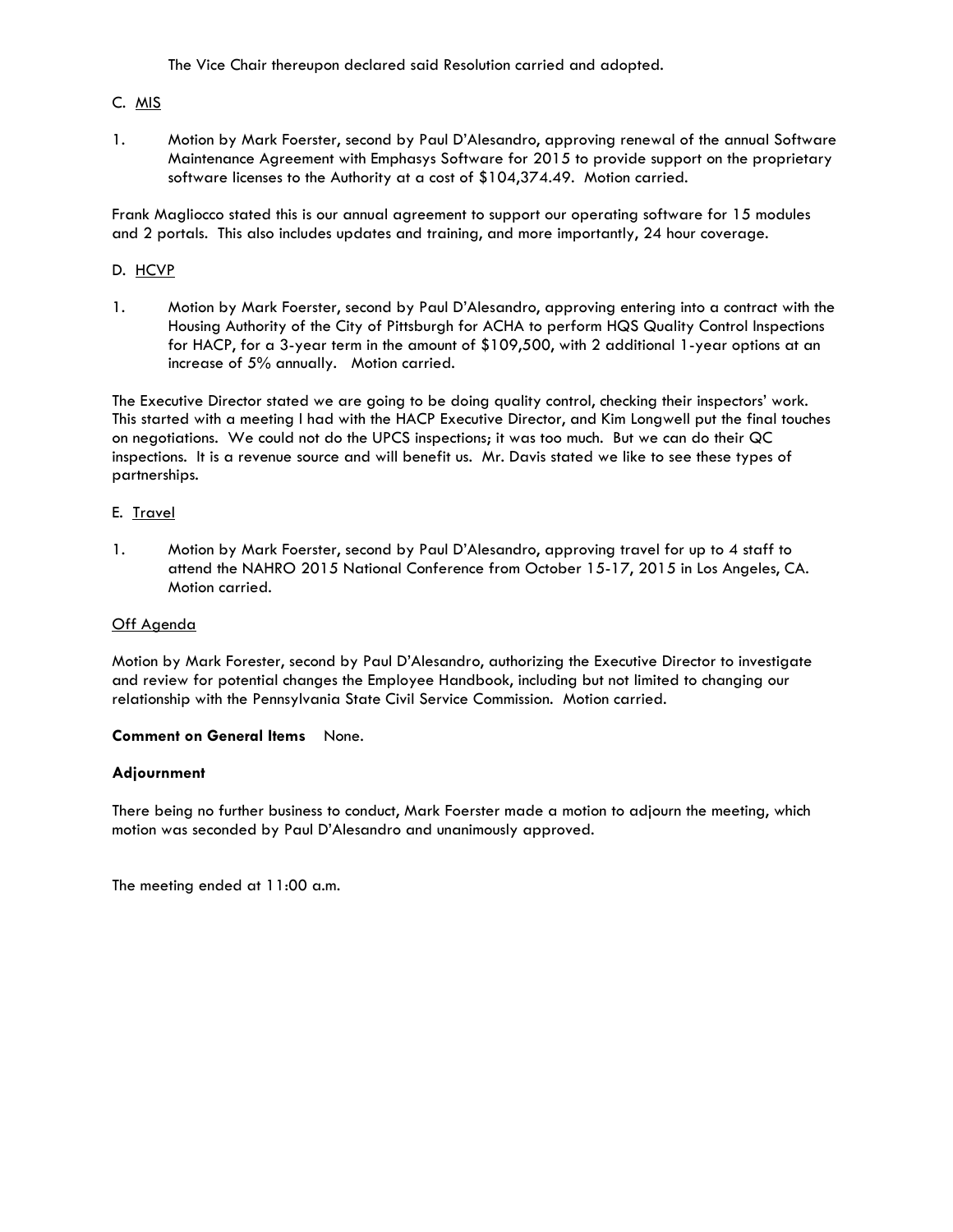### **ALLEGHENY COUNTY HOUSING AUTHORITY Board of Directors Meeting Wednesday, September 23, 2015**

### **MINUTES**

The members of the Board of Directors of the Allegheny County Housing Authority held a regular meeting on Wednesday, September 23, 2015, at 10:30 a.m. in the board room at the Authority's offices located on the 12<sup>th</sup> floor, 625 Stanwix Street, Pittsburgh, PA, 15222. Those present and absent were as follow:

| Present: | Austin Davis  | Absent: Paul D'Alesandro |
|----------|---------------|--------------------------|
|          | Derek Uber    | Vera Kelly               |
|          | Mark Foerster |                          |

The Vice-Chair declared a quorum present, advised those attending that this day prior to the meeting the Board met in executive session to discuss matters involving real estate, personnel, and litigation, and called the meeting to order.

**Attendance**: Frank Aggazio, Beverly Moore, George Janocsko, Deborah Breitenstein, Kim Longwell, Jack McGraw, Mike Vogel, Alexis McConville, Frank Magliocco, Kevin Bartko, Bobby Gabbianelli, Maria Atkinson (Sci-Tek Consultants), Pat Blackwell, Rich Stephenson, Ed Mogus, Roxanne Thomas (Mistick Construction), Cylda Hodo, Dean Allen, Jim Bulls, Tanya Hunter, Tim Ballou, Kim Evans,

### **Recognitions/Proclamations**

Presentation of the employee of the month awards: The Executive Director stated in August in the Braddock area there was a shooting, and one of the actors fled into our Hawkins Village development. Lucky for us and the residents at Hawkins, the actor was arrested by Police Officer Tim Ballou as he came out of the rear of one of the units and was apprehended without incident. Also, the residents of Jefferson Manor expressed to me that they were very pleased with Officer Ballou's customer service when he responded to an incident at the building and went through the camera system with the residents. He's also our camera expert. Officer Tim Ballou is our employee of the month for August.

Our next awardee is the manager at Orchard Park. She has been doing a great job getting it ready, getting it leased, files are in excellent condition, and she is very diligent in making sure that the community is occupied by responsible residents. She's done a great job coordinating lease up, and our employee of the month for September is Tanya Hunter.

In talking about Orchard Park, there was a nice article that was done by the McKeesport Daily News, and we have been getting a lot of good publicity about the development. One of the things we tried to emphasize the day of the grand opening was that 35 folks from the surrounding community that were employed on that development. The general contractor and subs did a great job employing residents and I'd like to give these Certificates of Appreciation in honor of your exceptional dedication and determination on the Section 3 Employment Program. We're giving two Awards today because it was a joint effort – one is given to Kim Evans of the Authority, and the other to Roxanne Thomas of Mistick Construction.

### **Public Comment on Agenda Items** None

### **Approval of Minutes**

Derek Uber made a motion to approve the Minutes of the July 15, 2015 meeting, which motion was seconded by Mark Foerster and approved.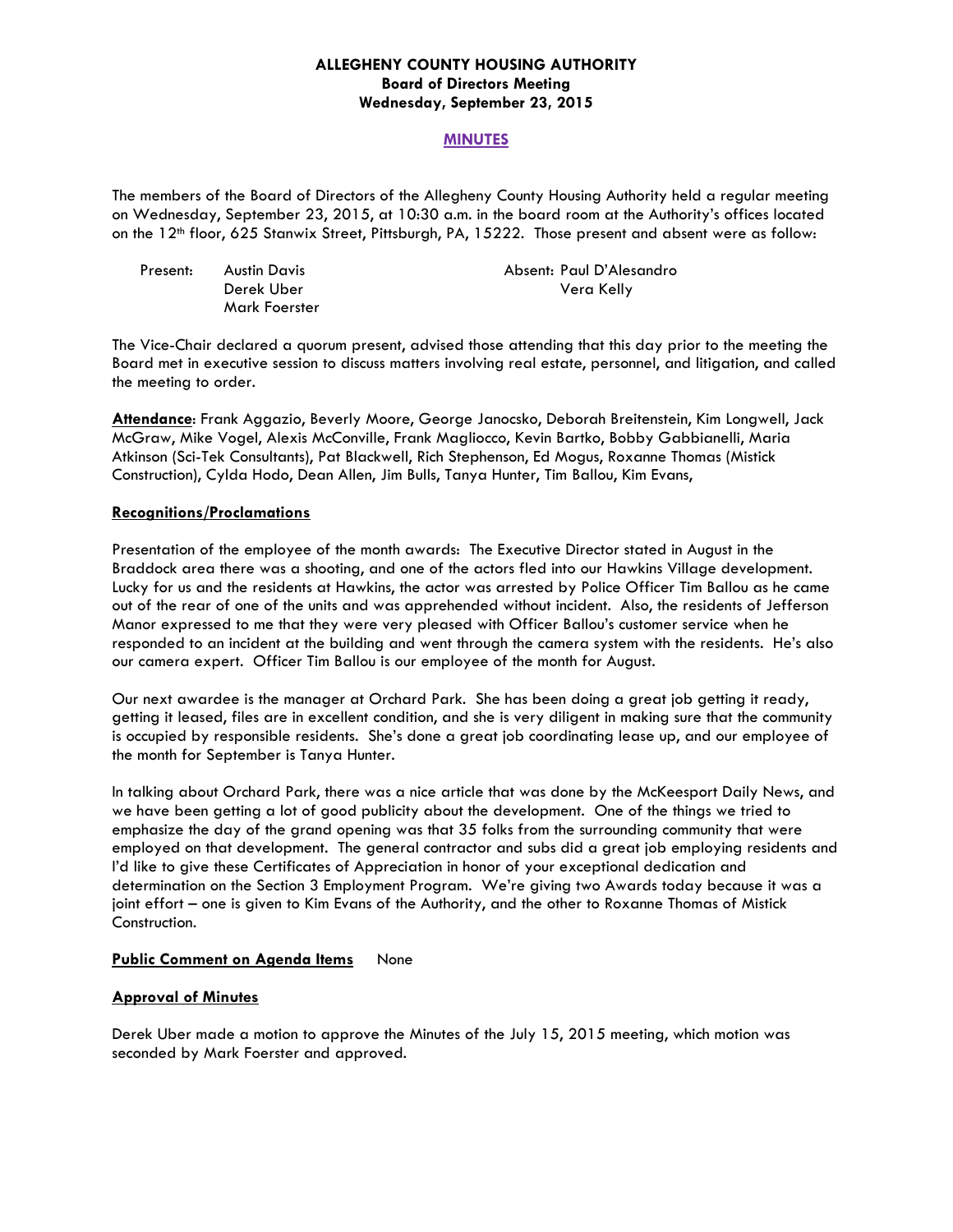# **Old Business**

- A. Motion by Derek Uber, second by Mark Foerster, ratifying a poll of the Board conducted by the Executive Director on September 3, 2015, wherein Paul D'Alesandro, Austin Davis, Derek Uber, and Mark Foerster, approved:
	- 1. Leasing of the roof space at Truman Tower, an elderly hi-rise in Duquesne, PA, to SMSA Limited Partnership, d/b/a Verizon Wireless, to install a wireless communication antenna that will provide wireless services for Verizon Wireless carriers; and
	- 2. Submission of a Disposition Application to the Dept. of Housing and Urban Development's Special Application Center (SAC) to dispose of the rooftop leased space at Truman Tower to Pittsburgh SMSA Limited Partnership.

Motion carried.

## **VIII. New Business**

## A. Development

1. Motion by Mark Foerster, second by Derek Uber, approving award of IFB Contract ACHA-1542- 1/GC, General Construction Contract, Phase 3 of the Interior and Exterior Improvements at General Braddock Tower, in the amount of \$1,590,800, to Moret Construction Company; motion carried.

Jack McGraw stated Moret Construction worked on Phase I of GBT. To get to the budget we had to take deducts. He is a very good contractor and worked on Truman, as well as GBT.

2. Motion by Derek Uber, second by Mark Foerster, approving award of IFB Contract ACHA- 542- 2/PC, Plumbing Contract, Phase 3 of the Interior and Exterior Improvements at General Braddock Tower, in the amount of \$228,800, to Wheels Mechanical. Motion carried.

Jack McGraw advised we have a long history of working with Wheels Mechanical on various projects. He is a reputable and good contractor with competitive pricing. He was very aggressive with his pricing for this job. This is the final phase and will complete the final 4 floors in the building; the job will take about 18 months.

3. Motion by Derek Uber, second by Mark Foerster, approving and ratifying the submission to the U.S. Department of Housing and Urban Development Special Application Center requesting rescission of the Section 32 Homeownership Plan for the 10 public housing units at Centurion Commons. Motion carried.

Jack McGraw explained when we did the HOPE VI project at Pleasant Ridge, these units were the off-site component to that project. At the time we purchased the units, we also submitted a homeownership plan wherein we could sell those units to the residents or anyone else who could qualify to buy them. What has happened subsequently is that they are pretty good operating units and we don't think the climate for homeownership is as good as it was back. HUD has approached us because this plan has been in place for a while and we haven't acted on it. Because we no longer want a homeownership plan, HUD has requested that we withdraw the plan and we require board action to do that. We are just going to keep operating these units as public housing units.

### B. Finance

1. The following **Resolution #15-14** was introduced by the Vice Chair, read in full and considered:

# *RESOLUTION #15-14 ADOPTING FISCAL YEAR 2016 OPERATION BUDGETS FOR THE ALLEGHENY COUNTY HOUSING AUTHORITY*

*WHEREAS, the Allegheny County Housing Authority ("ACHA") has prepared its Fiscal Year 2016 Operating Budgets; and*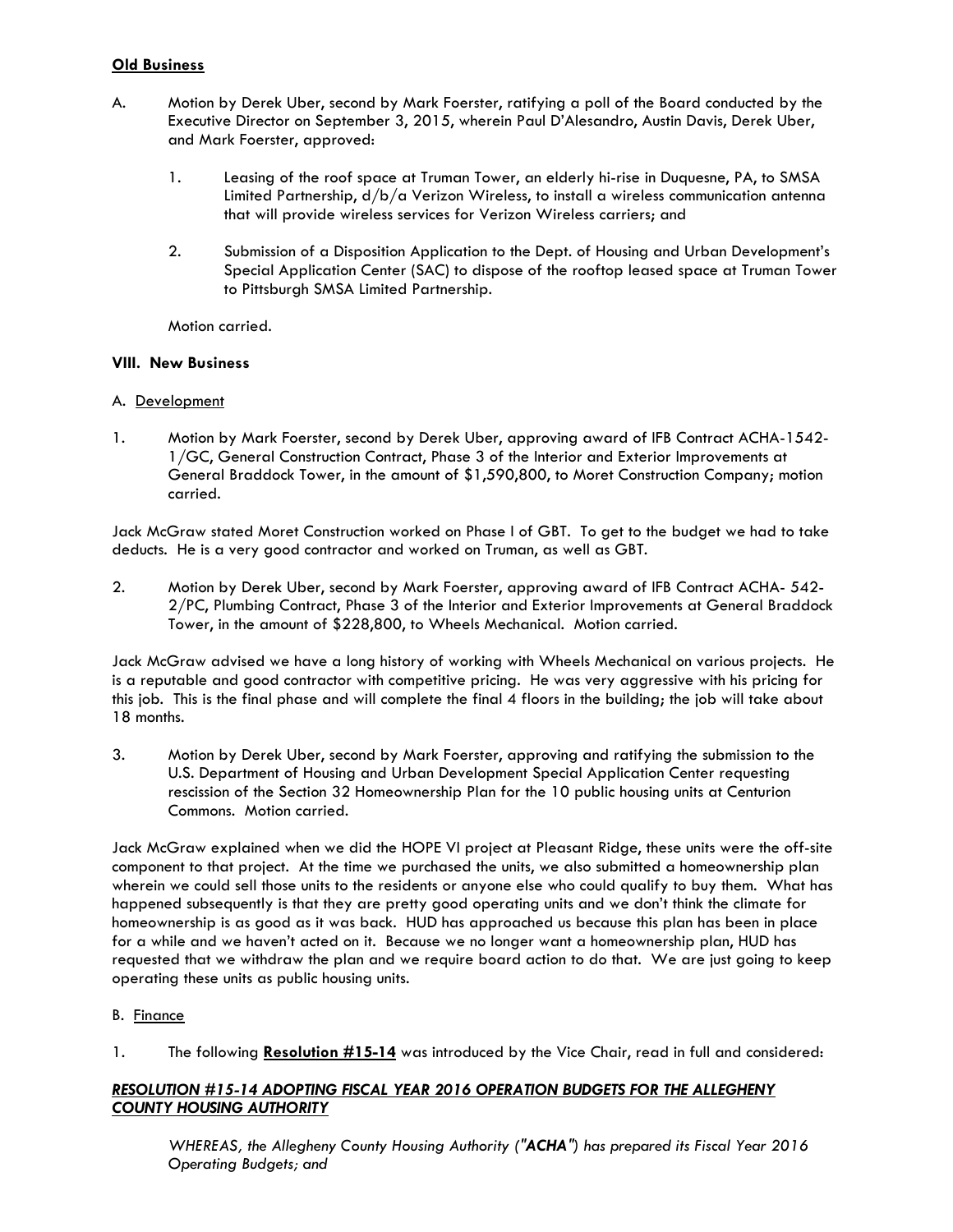*WHEREAS, the Department of Housing and Urban Development (HUD) has implemented asset based management rules necessitating the creation of a Central Office Cost Center (COCC) budget as well as an Asset Management Project (AMP) budget; and* 

 *WHEREAS, the ACHA finds that the proposed total expenditures of \$11,381,772 for the Central Office and \$21,155,359 for the AMPs are necessary for an efficient and economical operation of the ACHA for the purpose of serving Allegheny County Housing Authority residents; and* 

 *WHEREAS, the ACHA finds that the Budget is reasonable in that it indicates a source of funding adequate to cover all proposed expenditures.* 

 *NOW, THEREFORE, BE IT RESOLVED by the Board of Directors of the Allegheny County Housing Authority:* 

 *Section 1: That the Fiscal Year 2016 Operating Budgets are hereby approved;* 

 *Section 2: The Executive Director is hereby authorized and shall take such measures as may be necessary to place the Fiscal Year 2016 Operating Budgets into effect.* 

Mark Foerster moved that the foregoing Resolution be adopted as introduced and read, which was seconded by Derek Uber, and upon roll call the 'Ayes' and 'Nays' were as follows:

 AYES: Austin Davis NAYS: None Mark Foerster Derek Uber

The Vice Chair thereupon declared said Resolution carried and adopted.

Rich Stephenson, CFO, stated this budget year we are facing the possibility of sequestration by the federal government. Based on contacting local HUD staff and various consultants and getting their recommendations on what funding may be, we projected and budgeted at 83% for operating subsidy funding and 75% of Section 8 admin fees. Once we get the final sequestration numbers we may want to come back and take a look to see if these percentages are consistent with what we projected. These percentages present a balanced budget.

2. Motion by Mark Foerster, second by Derek Uber, approving the opening of a *Replacement Reserve Account, Orchard Park I*, with Citizen's Bank. Motion carried

Rich Stephenson explained that under the R & O, the replacement reserve is being held but Authority and we are required to open an account for those funds; we are using the same bank used by the General Partner to set up this account.

- C. Purchasing
- 1. Motion by Derek Uber, second by Mark Foerster, approving piggyback of U.S. Communities Contract #14-5903 with Garland/DBS, Inc. to provide turnkey roofing projects throughout all ACHA sites. (PB-15-004) Motion carried.

Rich Stephenson stated Facilities Management requested we have a contractor on hand when roofing needs arise that we need to repair very quickly. We are getting the best government price as possible under this contract. Mr. Davis wanted to know the contract term; Mr. Stephenson replied it was a 3-year term. Mr. Uber wanted to know if they are a local company; Mr. McGraw replied that they are local.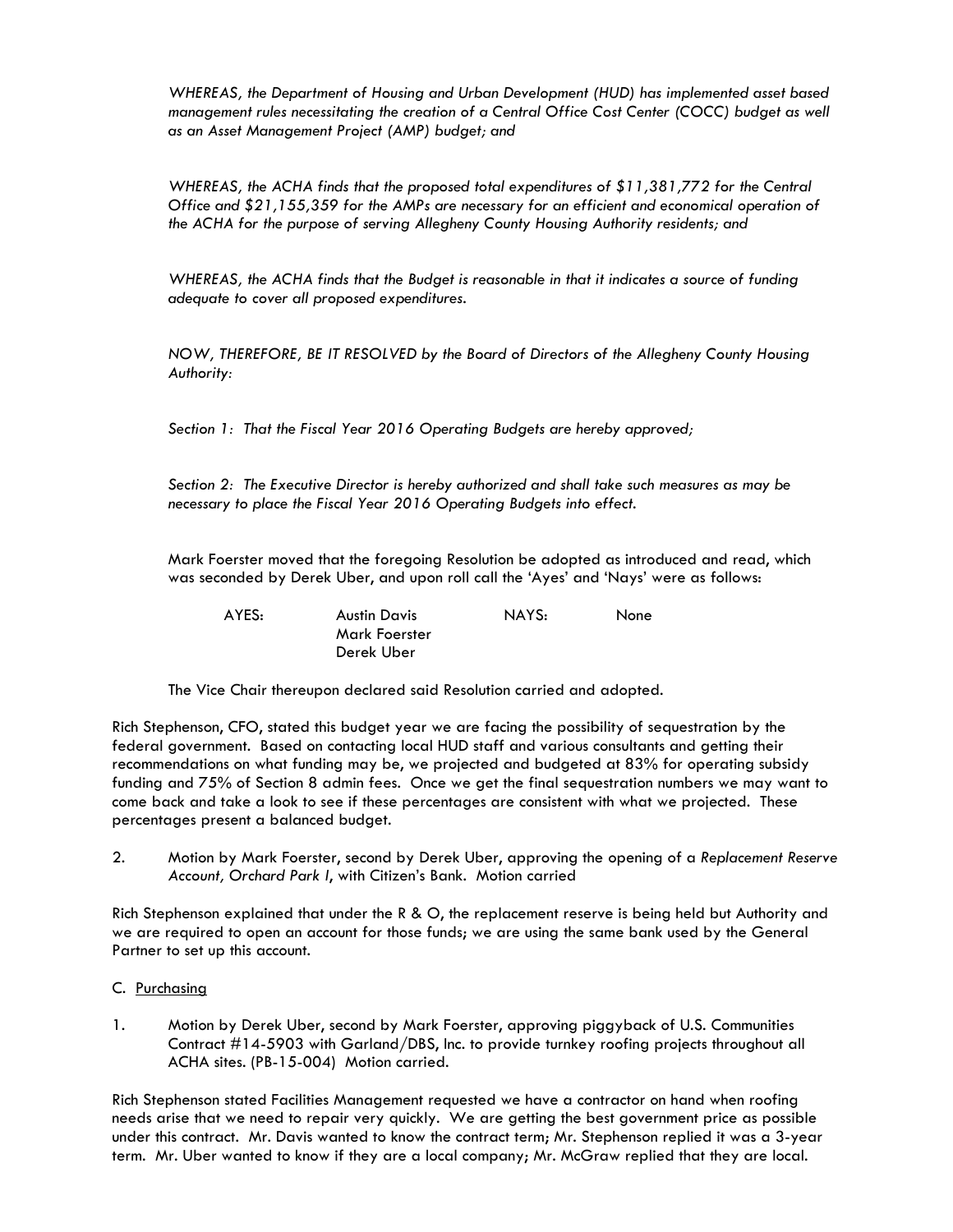We had them do one roof installation in recent memory, it was in Natrona Heights and they did a really good job.

2. Motion by Derek Uber, second by Mark Foerster, awarding IFB Contract ACHA-1362 Pest Control Services to Terminix, thru PA State Contract #4400011645, for a 1-year term with up to two 1 year options. Motion carried.

Rich Stephenson stated that the extermination contract was coming to an end. We have been doing some analysis in-house to see what the cost benefit would be to hire an employee to do extermination versus using contracted services. That analysis was taking a little bit longer so we needed to get under contract and didn't have time to bid so we utilized the State Contract, which happens to be the company we were currently using. We are still doing that analysis to see what effect it would have on our insurance, chemicals, etc. Mr. Uber wanted to know how often we use services. Mr. Richardson replied often, bedbugs are becoming a huge problem and cost. Mr. Bulls advised that we have routine monthly extermination schedules for the developments; as well as "emergency" extermination services when residents come to us or we discover issues during inspections.

3. Motion by Mark Foerster, second by Derek Uber, approving piggyback of Central Westmoreland Council of Governments Cooperative Purchasing Contract #MV-015, with Day Chevrolet, Inc., for the purchase of a 2016 Chevrolet Impala in the amount of \$19,052; vehicle to be used by HCVP staff. (PB-15-005) Motion carried.

Bob Gabbianelli advised that this vehicle will be used by the inspectors. It will not be a marked vehicle; it has MG plates, but is not marked.

4. Motion by Derek Uber, second by Mark Foerster, approving piggyback of PA State Contract #4400010438 with SimplexGrinnell for the inspection and maintenance of ACHA's fire protection systems. (PB-15-006) Motion carried.

Jack McGraw stated that this is testing for building systems.

5. Motion by Mark Foerster, second by Derek Uber, approving piggyback of PA State Contract #4400011399, Agricultural/Grounds-Keeping Type Power Equipment, with Steel City Mower & Plow, to purchase a Vemtract 3400Y Tractor with accessories, in the amount of \$21,013.20, for maintenance and upkeep of the Orchard Park grounds. (PB-15-007) Motion carried.

### D. HMO

1. The following **Resolution #15-15** was introduced by the Vice Chair, read in full and considered:

### **RESOLUTION #15-15 AUTHORIZING TRANSFER OF UNCOLLECTIBLE TENANT ACCOUNTS**

 *BE IT RESOLVED that the Board of Directors of the Allegheny County Housing Authority hereby approve transfer of uncollectible tenant accounts through September 30, 2015 (fiscal year end) and for referral for further action, if warranted.* 

Derek Uber moved that the foregoing Resolution be adopted as introduced and read, which was seconded by Mark Foerster, and upon roll call the 'Ayes' and 'Nays' were as follows:

| AYES: | <b>Austin Davis</b> | NAYS: | None |
|-------|---------------------|-------|------|
|       | Mark Foerster       |       |      |
|       | Derek Uber          |       |      |

The Vice Chair thereupon declared said Resolution carried and adopted.

### **Comments on General Items** None.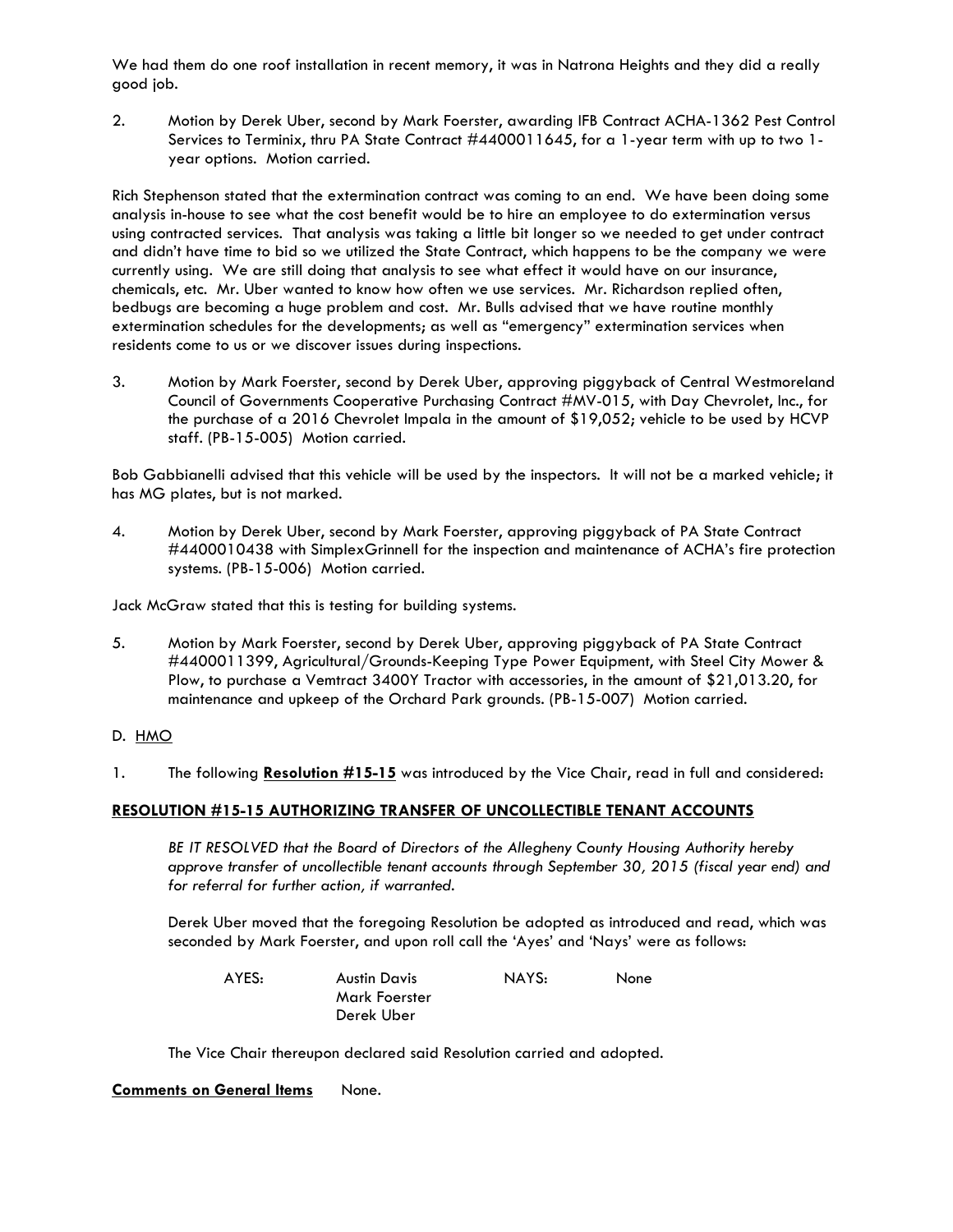# **Adjournment**

There being no further business of the agency, Mark Foerster made a motion to adjourn the meeting, which motion was seconded by Derek Uber and carried.

The meeting ended at 11:10 a.m.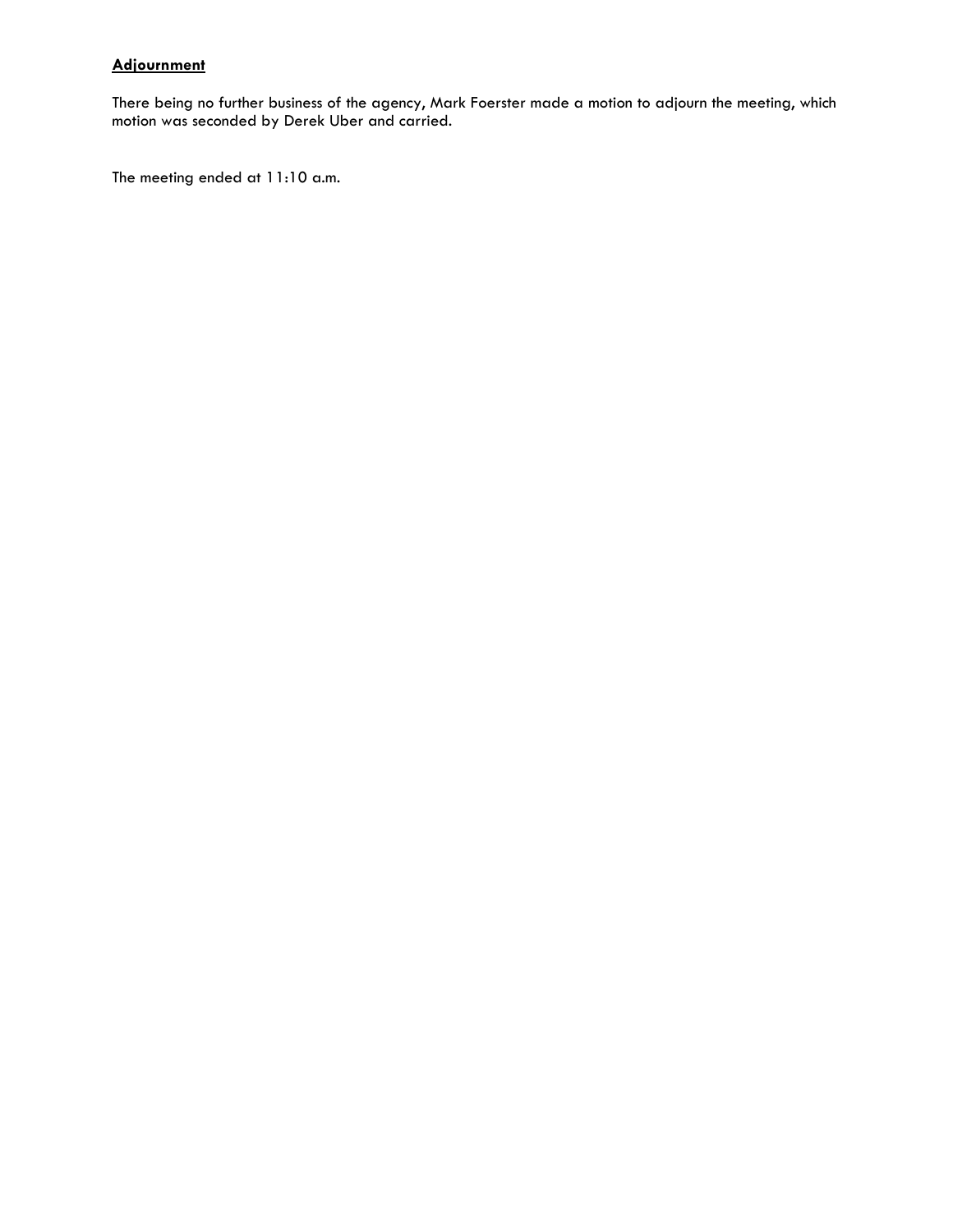### **ALLEGHENY COUNTY HOUSING AUTHORITY Board of Directors Meeting Wednesday, October 21, 2015**

### **MINUTES**

The members of the Board of Directors of the Allegheny County Housing Authority held a regular meeting on Wednesday, October 21, 2015, at 10:30 a.m. in the board room at the Authority's offices located on the 12th floor, 625 Stanwix Street, Pittsburgh, PA, 15222. Those present and absent were as follow:

| Present: | Austin Davis  | Absent: Paul D'Alesandro |
|----------|---------------|--------------------------|
|          | Derek Uber    | Vera Kelly               |
|          | Mark Foerster |                          |

The Vice-Chair declared a quorum present, advised those attending that this day prior to the meeting the Board met in executive session to discuss matters involving real estate, personnel, and litigation, and called the meeting to order.

**Attendance**: Frank Aggazio, Beverly Moore, George Janocsko, Deborah Breitenstein, Jack McGraw, Kim Evans, Kevin Bartko, Ken Ross, Mike Vogel, Pat Blackwell, Alexis McConville, Bobby Gabbianelli, Frank Magliocco, Dean Allen, Richard Stephenson, Kim Longwell, James Bulls

#### **Recognitions/Proclamations**

Presentation of the Employee of the Month Award: The Executive Director stated that our employee of the month did a fantastic job at Orchard Park. She was responsible for hiring of 36 Section 3 employees; she does a wonderful job of attracting WBE/MBE businesses to participate in our construction projects. She does a great job in representing the housing authority on MBE/WBE county committees. Our employee of the month is Kim Evans.

### **Public Comment on Agenda Items** None

### **Approval of Minutes**

Mark Foerster made a motion to approve the Minutes of the September 23, 2015 meeting, which motion was seconded by Derek Uber and approved.

### **Old Business** None.

### **New Business**

Mr. Davis announced that the Board is constituting a new Finance and Audit Committee of this Board; it will be a standing committee that intends to meet monthly to examine the finances and work with the Finance Department of the Authority. It will be chaired by Mark Foerster and we are still in the process of finalizing the other board members that will service. The first meeting will be held at 8:30 a.m. on November 18, 2015. The meetings are open to the public and notice of the first meeting will be advertised.

#### A. Administration

1. Motion by Derek Uber, second by Mark Foerster, ratifying the revised contract with the Pennsylvania State Civil Service Commission and approving related changes to the Merit Selection and Retention section of the Authority's Employee Handbook. Motion carried.

The Executive Director stated that from time to time, we review our policies and handbooks. This involves non-union employees. It use to encompass suspension, promotions, demotions, etc. What we did was narrowed the scope to continue to include terminations for cause but not to involve business decisions.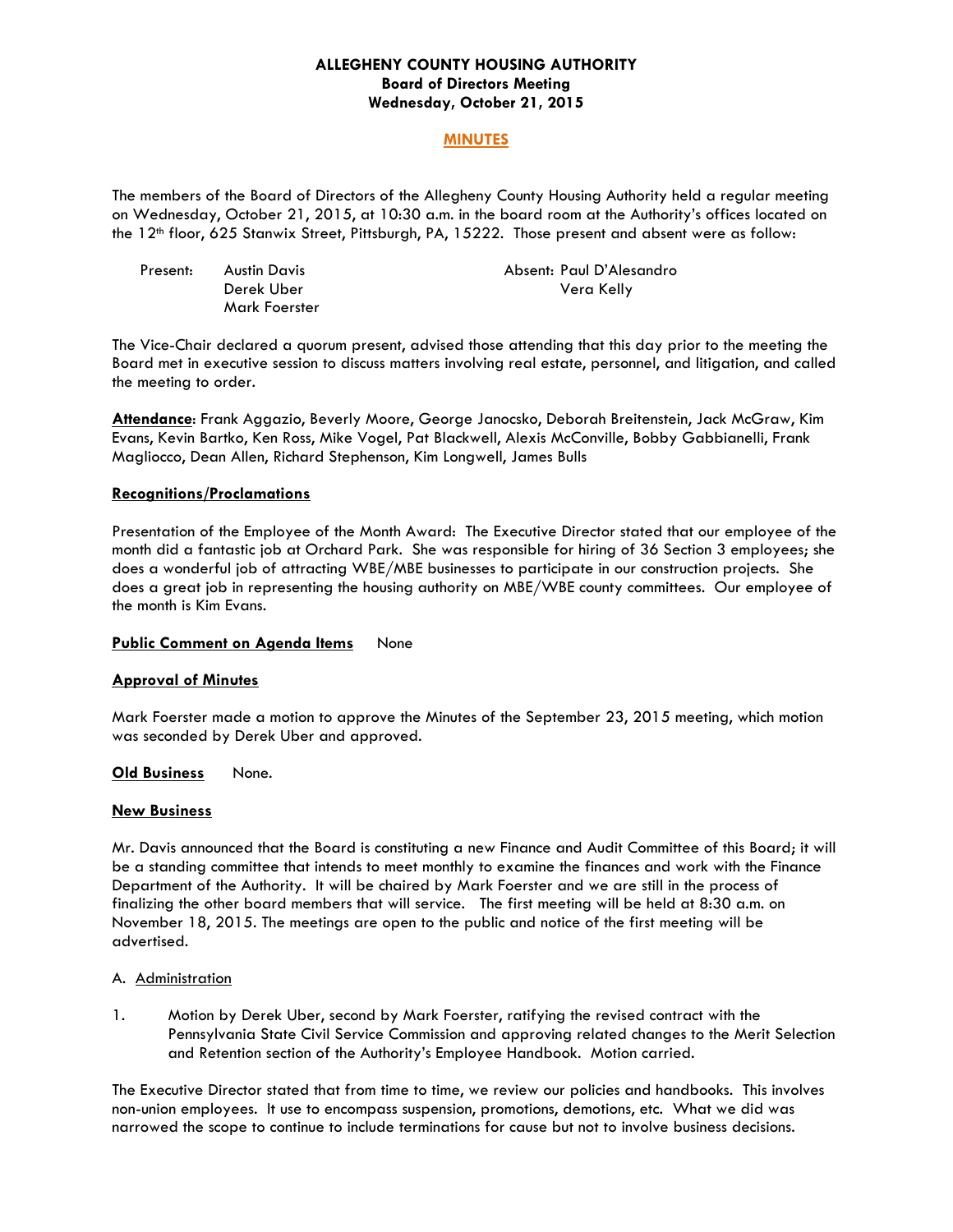### B. Development

1. Motion by Mark Foerster, second by Derek Uber, awarding IFB Contract ACHA-1542-3/EC, Electrical Contract for Interior and Exterior Improvements at General Braddock Tower, Phase 3, in the amount of \$186,800, to Merit Electrical Group. Motion carried.

Jack McGraw stated that last month we awarded the general and plumbing contracts for this job. The electrical came in over budget. We had the architects and engineers review the scope of work and go back and pull some items out of the scope. We went back out and rebid it. Merit, who has worked here numerous times, very good electrical contractor, came in with a good number for the work.

### C. Purchasing

- 1. Motion by Derek Uber, second by Mark Foerster, approving piggyback of PA State Contract, CoStars #12, Contract #012-107 with US Abe Clothing & Uniforms, for the purchase of uniforms for the Authority's Trades and Maintenance Aide staff for fiscal year 2015-2016. (PB-15-008) Motion carried.
- 2. Motion by Mark Foerster, second by Derek Uber, approving piggyback of PA State CoStars Contract #003-364 with All Line Technology, Inc. for the purchase of 12 laptops and 8 desktop computers for a total cost of \$16,010.30, pursuant to ACHA's computer replacement plan. (PB-15-009) Motion carried.

Frank Magliocco, MIS Director, stated this is our annual purchase of computers, under our computer replacement plan; items get upgraded on a 5-year basis. Most of the laptops is for the site management staff, and most of the desktops are for central office.

# D. HCVP

1. The following **Resolution #15-16** was introduced by the Vice Chair, read in full and considered:

### *RESOLUTION #15-16 APPROVING THE ANNUAL SEMAP CERTIFICATION FOR FYE 9/30/15*

 *RESOLVED, that the Board of Directors of the Allegheny County Housing Authority hereby approve the annual Section 8 Management Assessment Program Certification submission to HUD for Fiscal Year Ending September 30, 2015.* 

Derek Uber moved that the foregoing Resolution be adopted as introduced and read, which was seconded by Mark Foerster, and upon roll call the 'Ayes' and 'Nays' were as follows:

AYES: Austin Davis NAYS: None Derek Uber Mark Foerster

The Vice Chair thereupon declared said Resolution carried and adopted.

Kim Longwell, Director of the HCVP Department, stated this is an annual process, and we anticipate being a HUD high performer again this year.

### E. Finance

1. Motion by Derek Uber, second by Mark Foerster, approving a \$300,000 owner's draw from the Harrison Hi-Rise Reserves. Motion carried.

Rich Stephenson stated this draw was originally approved when we submitted for budget FY 14-15. However, we don't take the draw until the end of the fiscal year when we know what we actually need. This draw helps fund the operating budget of the Authority. Mr. Uber wanted to know if this was for the AMPS; Mr. Stephenson replied that actually we use it for central office. This amount has been consistent for the past few years, except for the sequestration year, when it was \$500,000.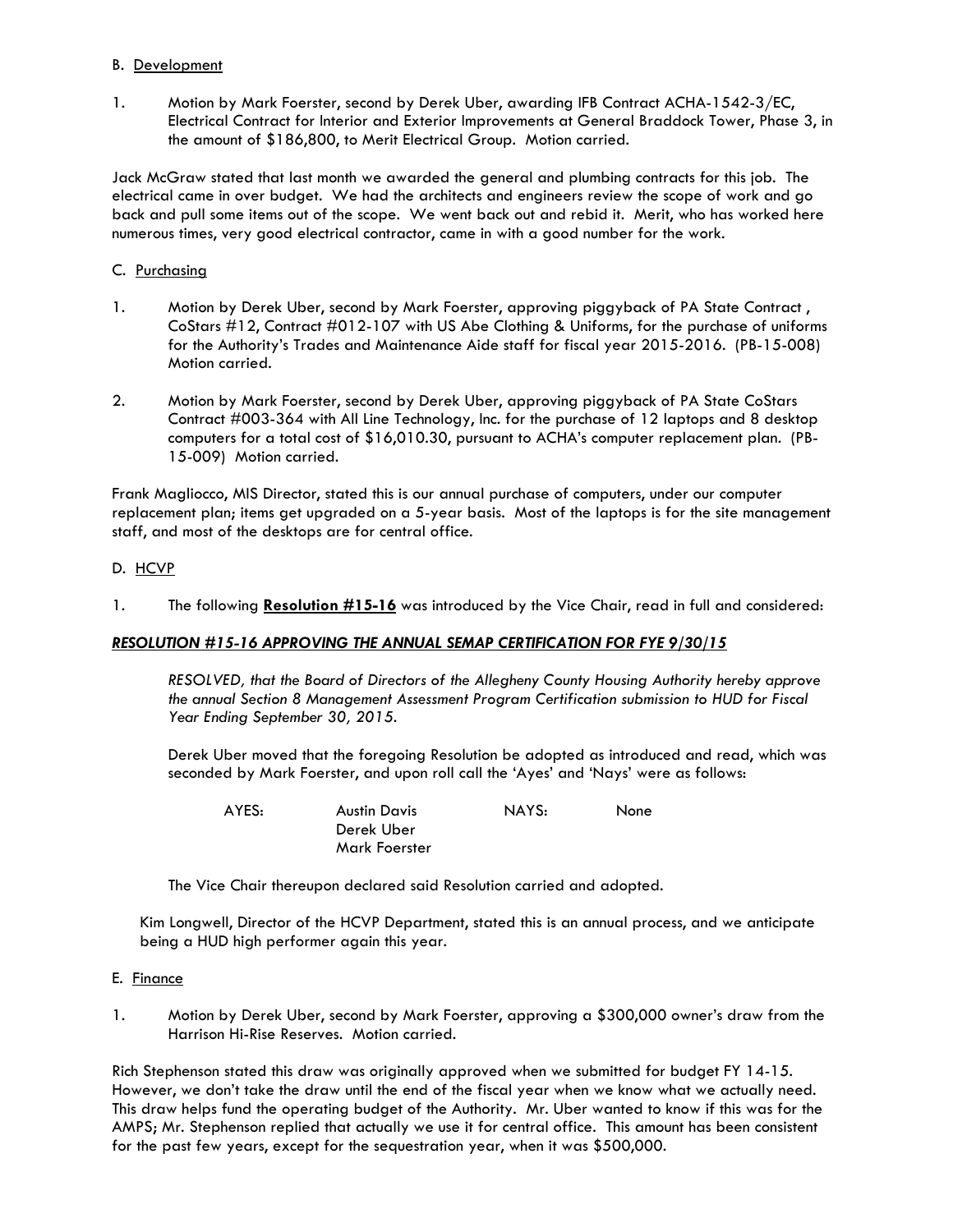# **Comment on General Items** None.

# **Adjournment**

Motion by Mark Foerster, second by Derek Uber, to adjourn the meeting; motion carried.

The meeting adjourned at approximately 10:50 a.m.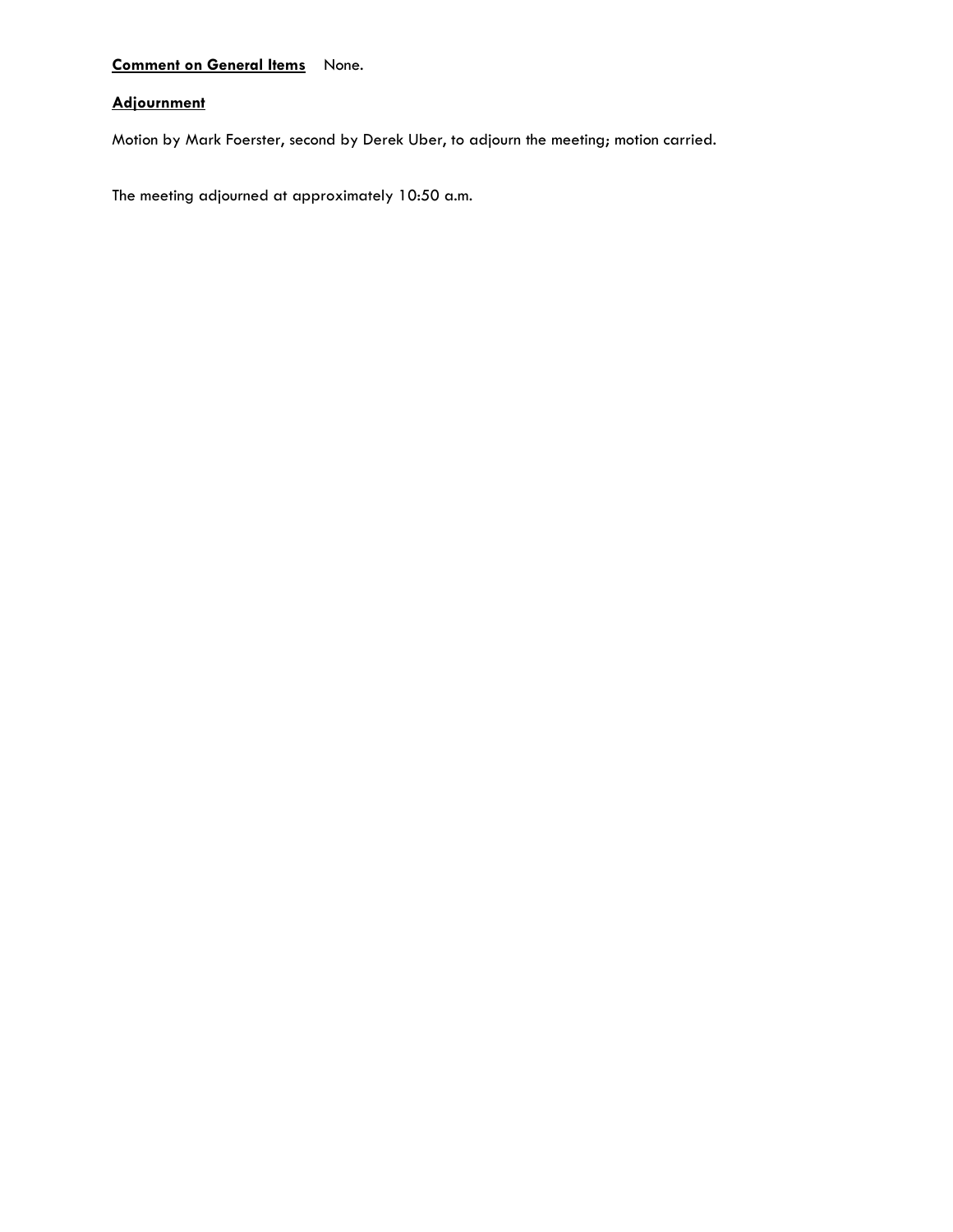## **ALLEGHENY COUNTY HOUSING AUTHORITY Board of Directors Meeting Wednesday, November 18, 2015**

### **MINUTES**

The members of the Board of Directors of the Allegheny County Housing Authority held a regular meeting on Wednesday, November 18, 2015, at 10:30 a.m. in the board room at the Authority's offices located on the 12<sup>th</sup> floor, 625 Stanwix Street, Pittsburgh, PA, 15222. Those present and absent were as follow:

| Present: | Mark Foerster                | Absent: Austin Davis |
|----------|------------------------------|----------------------|
|          | Derek Uber                   | Vera Kelly           |
|          | Paul D'Alesandro (via phone) |                      |

Mr. Foerster chaired the meeting. He declared a quorum present, called the meeting to order. He further advised those attending that this day prior to the meeting the Board met in executive session to discuss matters involving real estate, personnel, and litigation. He further advised that the Board Finance and Audit Committee met today at 8:30 a.m., and that the Committee will meet again at 8:30 a.m. on December 16, 2015. All Committee meetings will be advertised are open to the public

**Attendance**: Frank Aggazio, Beverly Moore, George Janocsko, Deborah Breitenstein, Bobby Gabbianelli, Kim Longwell, Ken Ross, Kevin Bartko, Frank Magliocco, Pat Blackwell, Alexis McConville, Rich Stephenson, Mike Vogel, Chris Waugh, Monte Williams, Chris Paiano, Mike Johnson, Rick Jones, Dean Allen

### **Recognitions/Proclamations**

Presentation of the Employee of the Month Award: The Executive Director stated this month we are presenting the award to the staff at Pleasant Ridge for how well they set everything and work for out annual employee meeting, and also, for how well they maintain the grounds at Pleasant Ridge – it looks fantastic, like a private sector development. Chris Waugh, Rick Jones, Mike Johnson, Monte Williams and Chris Paiano accepted the award and thanked Mr. Aggazio and the Board for the recognition.

### **Public Comment on Agenda Items** None

### **Approval of Minutes**

Derek Uber made a motion to approve the Minutes of the October 21, 2015 meeting, which motion was seconded by Paul D'Alesandro and approved.

### **Old Business** None.

### **New Business**

### A. Administration

1. Motion by Derek Uber, second by Paul D'Alesandro, approving renewal of the legal services contract with the Allegheny County Department of Law, at a cost of \$80,000, for the term 1/1/16-12/31/16. Motion carried.

### B. Housing Management Operations

1. Motion by Derek Uber, second by Paul D'Alesandro, approving the opening and closing of the following LIPH Waiting Lists:

# **Opening end of business day Tuesday, December 15, 2015:**

- Caldwell Station (2 BR)
- Negley Gardens (3BR & 4 BR)
- Sheldon Park Apts. (1BR)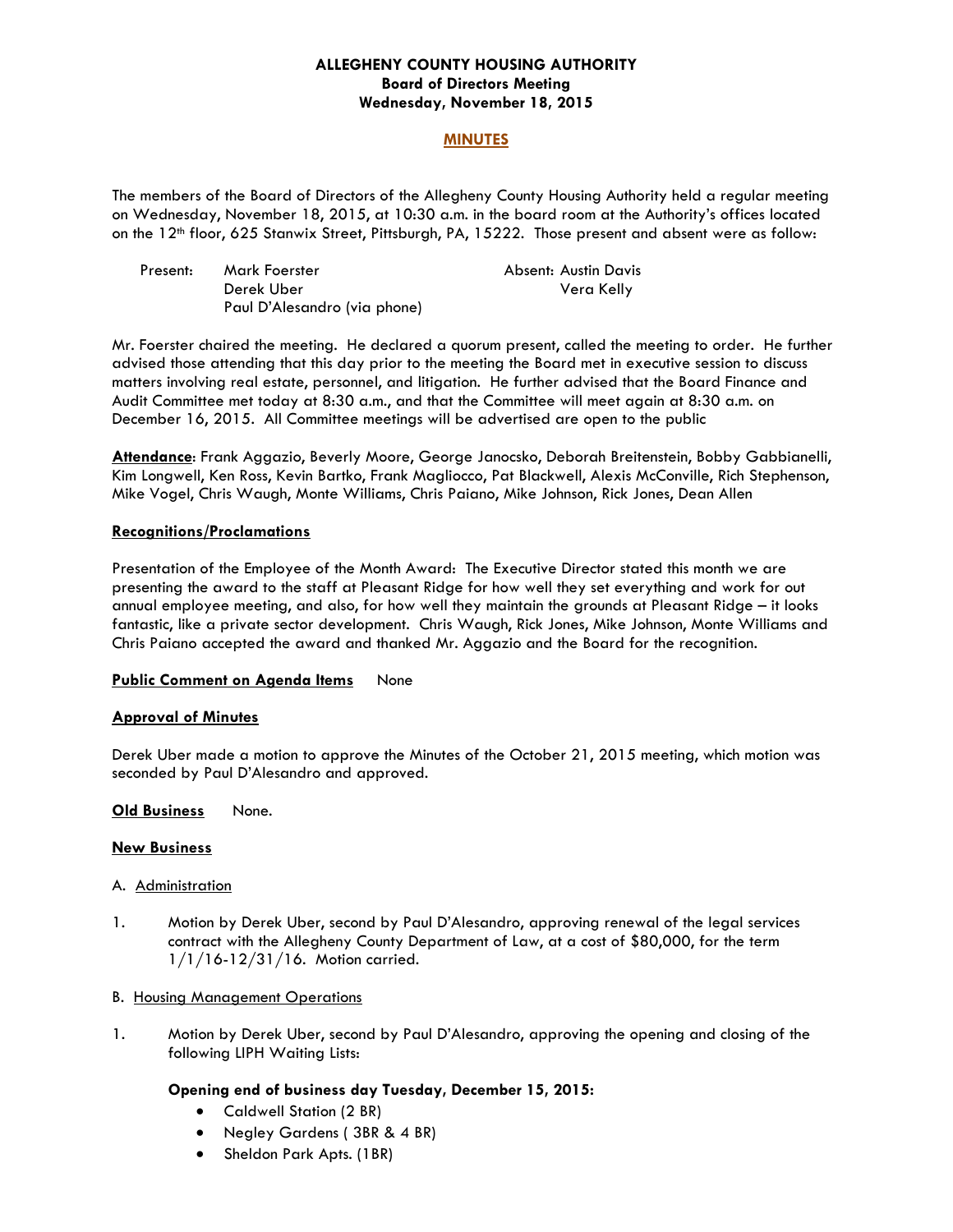• Sharps Terrace (3BR)

# **Closing start of business day Tuesday, December 15, 2015:**

- General Braddock Tower (1BR)
- Ohioview Tower (1BR)
- Carnegie Apts. (1BR)
- Homestead Apts. Phase I A Bldg. (1 BR)
- Homestead Apts. Phase III C Bldg. (1BR)
- Homestead Apts. Phase IV-D Bldg. (1BR)

### Motion carried.

Kevin Bartko, Assistant Director HMO, advised that LIPH waiting lists are generally reviewed every 6 months; and we recommend closing lists if leasing cannot occur in less than 18 months, and reopening lists if occupancy may occur in under a year. All opening and closings are advertised to notify the public.

## C. Purchasing

1. Motion by Derek Uber, second by Paul D'Alesandro, approving renewal of the contract with Talx Corporation, provider of Equifax Verification Services, to provide up-to-date employment, income data and immediate search for employment or income request from employment records contributed by employers, at a cost of \$9.19/verification; contract term of 1 year. Motion carried.

Kim Longwell, HCVP Director, explained that HCVP and HMO use these services. When a participant is coming on to a program we can't use the HUD wage matching web site because they are not in the system yet. So we use TALX to verify income in the beginning for new move-ins, and we also use it extensively for fraud. Mr. Uber wanted to know if this is a firm that we currently use. Ms. Longwell replied yes, we have used them for several years, but last year they started charging for their services; they are the only one in the county to do this.

2. Motion Derek Uber, second by Paul D'Alesandro, approving the piggyback of Central Westmoreland Council of Governments Cooperation Purchasing Contract #MV-015 with Day Chevrolet, Inc. for the purchase of t (2) 2016 Ford Transit Cargo Vans at a cost of \$27,713/vehicle; total cost \$55,426, for use by the maintenance department. (PB-15-010) Motion carried.

Bob Gabbianelli, Asst. Director HCVP and acting Fleet Manager, stated that these purchased are in accord with our vehicle replacement plan. This is great pricing, it includes decaling and a couple of spare keys. We elected not to replace one of the vans last year, but now we are down two vans – they would not pass inspection - and need to replace them.

### D. MIS

1. Motion by Derek Uber, second by Paul D'Alesandro, granting approval to enter into an agreement with the Washington County Housing Authority (WCHA) to provide professional and technical services to the WCHA, for a fee, to host its Elite Environment. Motion carried.

Frank Magliocco, MIS Director, stated that we were requested by WCHA to help them with some access issues – they use the same software that we use and have the same file structure. They do not have an IT person, so we approached them with a proposal to provide them with services.

### **Comment on General Items** None.

# **Adjournment**

There being no further business to conduct, Derek Uber made a motion to adjourn the meeting, which motion was seconded by Paul D'Alesandro and carried. The meeting ended at approximately 10:50 a.m.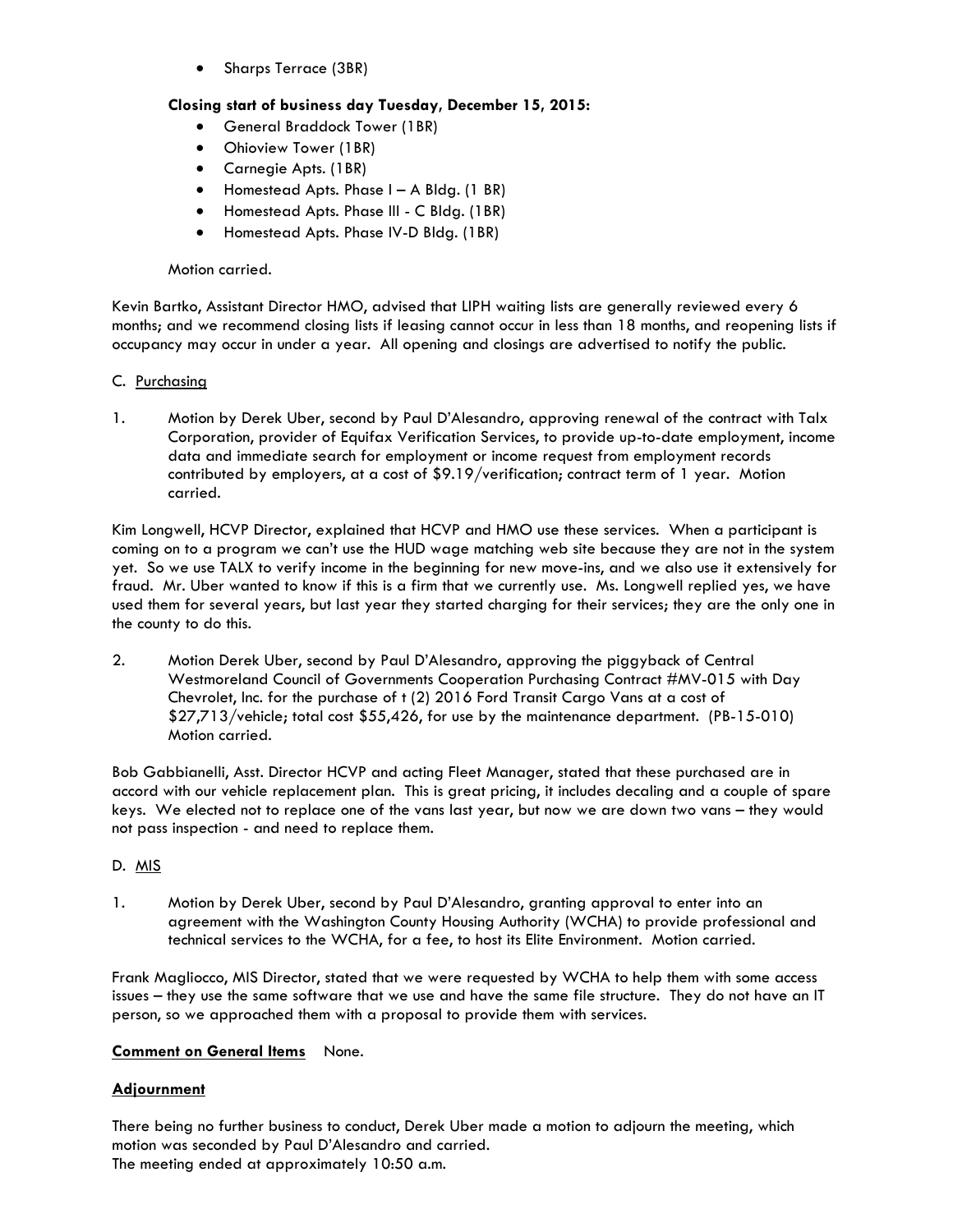## **ALLEGHENY COUNTY HOUSING AUTHORITY Board of Directors Meeting Wednesday, December 16, 2015**

### **MINUTES**

The members of the Board of Directors of the Allegheny County Housing Authority held a regular meeting on Wednesday, December 16, 2015, at 10:30 a.m. in the board room at the Authority's offices located on the 12th floor, 625 Stanwix Street, Pittsburgh, PA, 15222. Those present and absent were as follow:

| Present: | Austin Davis  | Absent: Paul D'Alesandro |
|----------|---------------|--------------------------|
|          | Mark Foerster | Vera Kelly               |
|          | Derek Uber    |                          |

Mr. Davis declared a quorum present and called the meeting to order. He further advised those attending that this day prior to the meeting the Board met in executive session to discuss matters involving real estate, personnel, and litigation. He further advised that the Board Finance and Audit Committee met today at 8:30 a.m., and that the Committee will continue to meet at 9:00 a.m. on a monthly basis, prior to the agenda review meetings. All meetings will be advertised and are open to the public

**Attendance**: Frank Aggazio, Beverly Moore, George Janocsko, Deborah Breitenstein, Rich Stephenson, Bobby Gabbianelli, Alexis McConville, Frank Magliocco, Mike Vogel, Kim Longwell, Dean Allen, Jim Bulls, Jack McGraw

### **Recognitions/Proclamations**

Presentation of the Employee of the Month Award: The Executive Director stated the employee of the month was nominated by our CFO, Rich Stephenson, although the employee does not work in his department. This employee is very much a team player and pitches in when needed; he has helped Finance on various mixed finance budgets. He works with the investors and improves our relationships with many of the investors. Our employee of the month is Ed Primm, who unfortunately is not here today so the award is being accepted for Ed by Jack McGraw.

### **Public Comment on Agenda Items** None

### **Approval of Minutes**

Mark Foerster made a motion to approve the Minutes of the November 18, 2015 meeting, which motion was seconded by Derek Uber and approved.

**Old Business** None.

### **New Business**

### A. Administration

1. Motion by Derek Uber, second by Mark Foerster, approving renewal of the following insurance coverages for the Authority obtained through the Housing Authority Insurance (HAI) Group, for the term 1/1/16-1/1/17:

| Coverage                                      | Annual    |
|-----------------------------------------------|-----------|
|                                               | Premium   |
| Commercial General Liability, including Law   | \$130,116 |
| Enforcement, Mold & Pesticide                 |           |
| Property, Equipment Breakdown & Inland Marine | \$538,698 |
| Auto                                          | \$31,742  |
| Sexual Abuse & Molestation Liability          | \$18,100  |